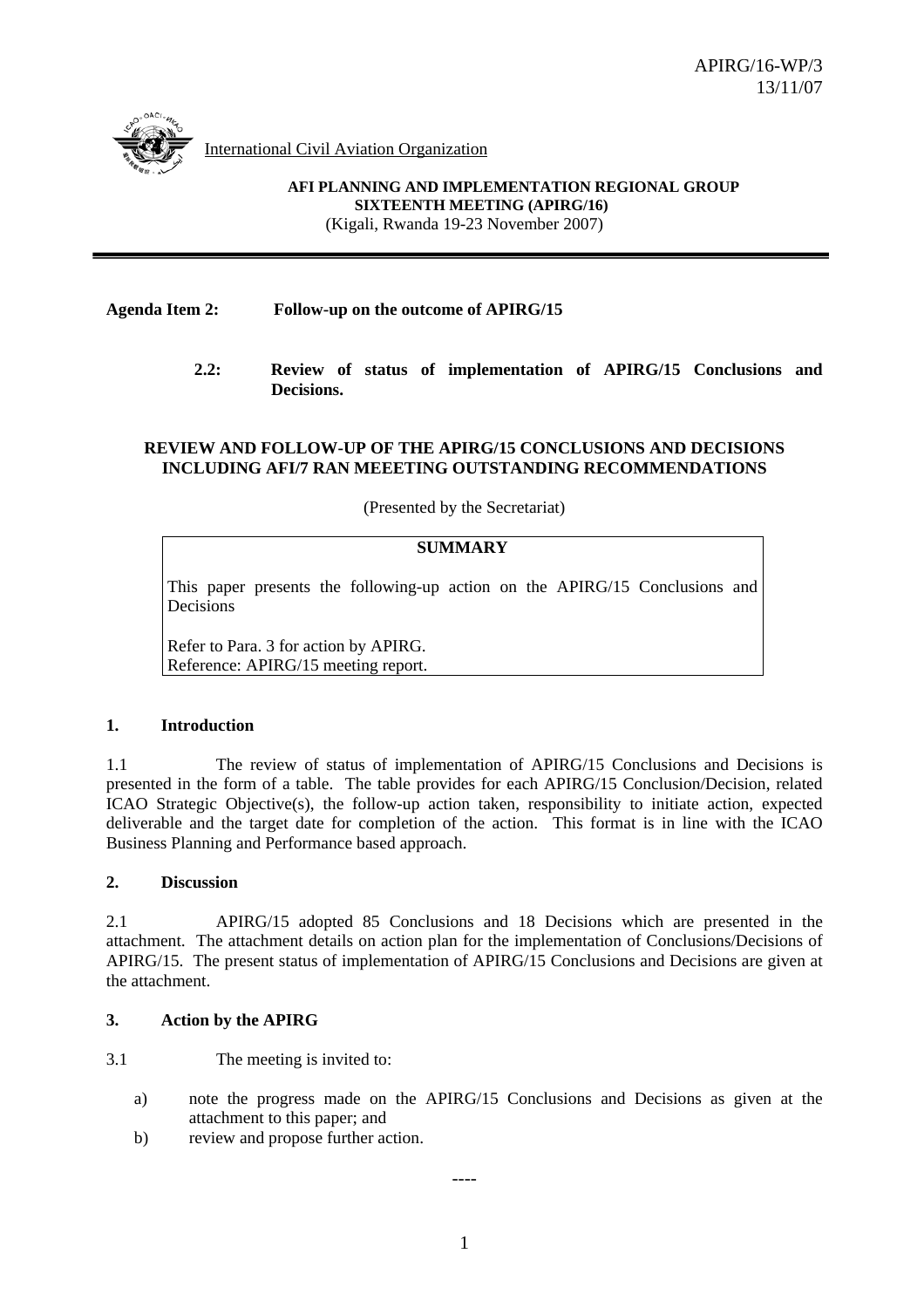# **STATUS OF IMPLEMENTATION OF CONCLUSIONS AND DECISIONS OF APIRG/15 IN THE AIR NAVIGATION FIELDS**

# **REVIEW AND FOLLOW-UP OF THE APIRG/15 CONCLUSIONS AND DECISIONS INCLUDING AFI/7 RAN MEEETING OUTSTANDING RECOMMENDATIONS FOR MET SECTION**

| <b>CONCLUSION</b><br><b>DECISION</b> | <b>ACTION TAKEN BY</b><br><b>STATES/ICAO</b>                                                                                                              | <b>CONCLUSION OR DECISION TITLE AND ACTION REQUIRED</b>                                                                                                                                                                                                                                                                                                                                                                                                                                | <b>ACTION</b>                                                                                                                        |
|--------------------------------------|-----------------------------------------------------------------------------------------------------------------------------------------------------------|----------------------------------------------------------------------------------------------------------------------------------------------------------------------------------------------------------------------------------------------------------------------------------------------------------------------------------------------------------------------------------------------------------------------------------------------------------------------------------------|--------------------------------------------------------------------------------------------------------------------------------------|
| CONCLUSIONS 8/43:                    | <b>STATE LETTERS</b><br><b>ISSUED TO REQUEST</b><br><b>STATES TO</b><br><b>IMPLEMENT A)</b><br><b>SURVEYS</b><br>UNDERTAKEN BUT<br><b>RESPONSES POOR.</b> | <b>AMBEX PROCEDURES</b><br>THAT:<br>A) STATES PARTICIPATING IN THE AMBEX SCHEME STRICTLY<br>FOLLOW AMBEX PROCEDURES AS CONTAINED IN THE<br>AMBEX HANDBOOK.<br>B) THE ICAO REGIONAL OFFICES CONCERNED, WITH A VIEW<br>TO ASSISTING STATES WHERE MAJOR DEFICIENCIES ARE<br>IDENTIFIED, CONDUCT A SECOND SERIES OF SEMINARS ON<br>AMBEX PROCEDURES.<br>ICAO REGIONAL OFFICES MONITOR THE OPERATION AND<br>EFFECTIVENESS OF THE AMBEX SCHEME THROUGH<br>PERIODIC TAF AVAILABILITY SURVEYS. | AFI OPMET MANAGEMENT<br>TASK FORCE ESTABLISHED<br>TO ASSIST TO ENHANCE<br><b>IMPLEMENTATION</b><br>(DECISION MET/SG 8/8)             |
|                                      |                                                                                                                                                           |                                                                                                                                                                                                                                                                                                                                                                                                                                                                                        |                                                                                                                                      |
| <b>CONCLUSION 10/31:</b>             | <b>STATE LETTERS</b><br><b>ISSUED TO</b><br><b>ENCOURAGE STATES</b><br>TO PROCURE VSATS                                                                   | <b>RECEPTION OF THE SADIS</b><br>THAT:<br>A) AFI STATES, AS A MATTER OF URGENCY, MAKE THE                                                                                                                                                                                                                                                                                                                                                                                              | <b>MOST</b><br><b>STATES</b><br><b>HAVE</b><br><b>ACQUIRED</b><br><b>THE</b><br>VSATS.<br>COST RECOVERY STILL A<br><b>CHALLENGE.</b> |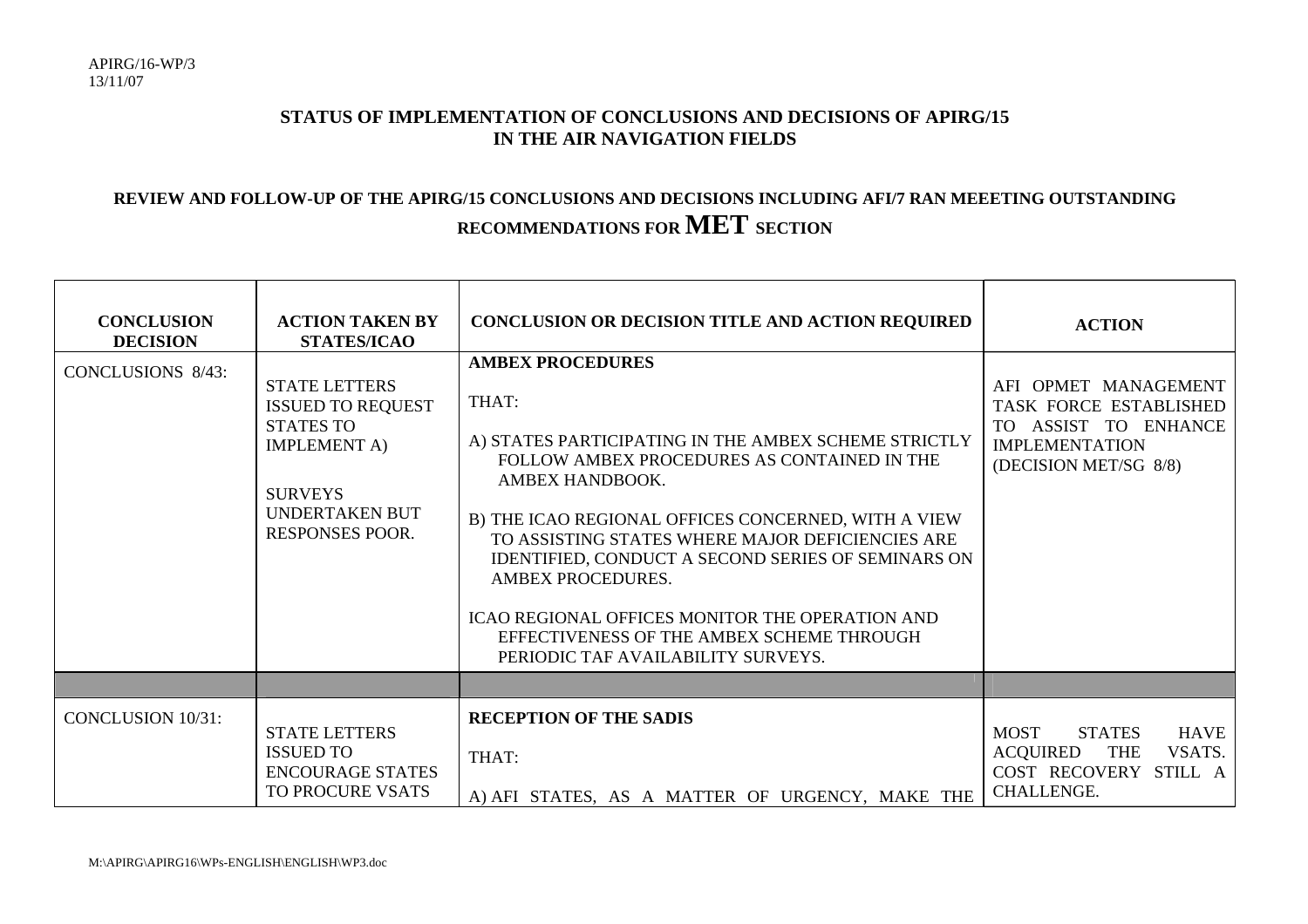| <b>CONCLUSION</b><br><b>DECISION</b> | <b>ACTION TAKEN BY</b><br><b>STATES/ICAO</b>                                              | CONCLUSION OR DECISION TITLE AND ACTION REQUIRED                                                                                                                                                                                                                                  | <b>ACTION</b>                                                                           |
|--------------------------------------|-------------------------------------------------------------------------------------------|-----------------------------------------------------------------------------------------------------------------------------------------------------------------------------------------------------------------------------------------------------------------------------------|-----------------------------------------------------------------------------------------|
|                                      |                                                                                           | REQUIRED ARRANGEMENTS TO<br><b>ACQUIRE</b><br><b>THE</b><br>NECESSARY EQUIPMENT FOR RECEPTION OF THE WAFS<br>SADIS PRODUCTS AT THEIR MET CENTRE(S).                                                                                                                               |                                                                                         |
|                                      |                                                                                           | B) THE COST OF PROVISION OF SUCH SERVICE MAY BE<br>RECOVERED THROUGH AIR NAVIGATION CHARGES.                                                                                                                                                                                      |                                                                                         |
| <b>CONCLUSION 10/33:</b>             | <b>STATE LETTER</b><br><b>ISSUED TO</b><br><b>ENCOURAGE THE</b><br><b>STATE TO COMPLY</b> | <b>BRAZZAVILLE TCC</b><br>THAT AUTHORITIES AT BRAZZAVILLE TCC BE URGED TO<br>TAKE THE REQUIRED MEASURES TO IMPROVE TAF<br>RECEPTION AND EXCHANGE AT THEIR TCC, NAMELY THE<br>ESTABLISHMENT OF RELIABLE TELECOMMUNICATIONS<br>LINKS WITH KINSHASA AND LUANDA.                      | <b>ACTION COMPLETED.</b>                                                                |
| <b>CONCLUSION 10/48:</b>             | <b>STATE LETTERS</b><br><b>ISSUED</b>                                                     | <b>CONCLUSION 10/48 - ELIMINATION OF SHORTCOMINGS IN</b><br>THE AIR NAVIGATION FIELDS.<br>CONCERNED WITH SHORTCOMINGS<br><b>THAT</b><br><b>STATES</b><br>CONTAINED IN APPENDICES 6.2 TO 6.5 MAKE ALL NECESSARY<br>EFFORTS TO ELIMINATE THESE SHORTCOMINGS AS SOON AS<br>POSSIBLE. | IT IS A CONTINUING TASK<br>AND "SHORTCOMINGS"<br><b>REDEFINED AS</b><br>"DEFICIENCIES". |
|                                      |                                                                                           |                                                                                                                                                                                                                                                                                   |                                                                                         |
| <b>CONCLUSION 12/34:</b>             | <b>STATE LETTER</b><br><b>ISSUED FOR FOLLOW-</b><br>UP                                    | FEEDBACK ON SIGWX CHARTS TO LONDON WAFC<br>THAT STATES RECEIVING SIGWX FROM WAFC LONDON<br>PROVIDE FEEDBACK ON A TIMELY MANNER TO THE WAFC<br>ON THEIR FINDINGS ON THE ACCURACY OF THE SIGWX TEST<br><b>CHARTS RECEIVED.</b>                                                      | COMPLETED.                                                                              |
| <b>CONCLUSION 12/38:</b>             | <b>STATE LETTER</b>                                                                       | TECHNICAL AND FINANCIAL COMMITMENT TO SADIS                                                                                                                                                                                                                                       | COMPLETED.                                                                              |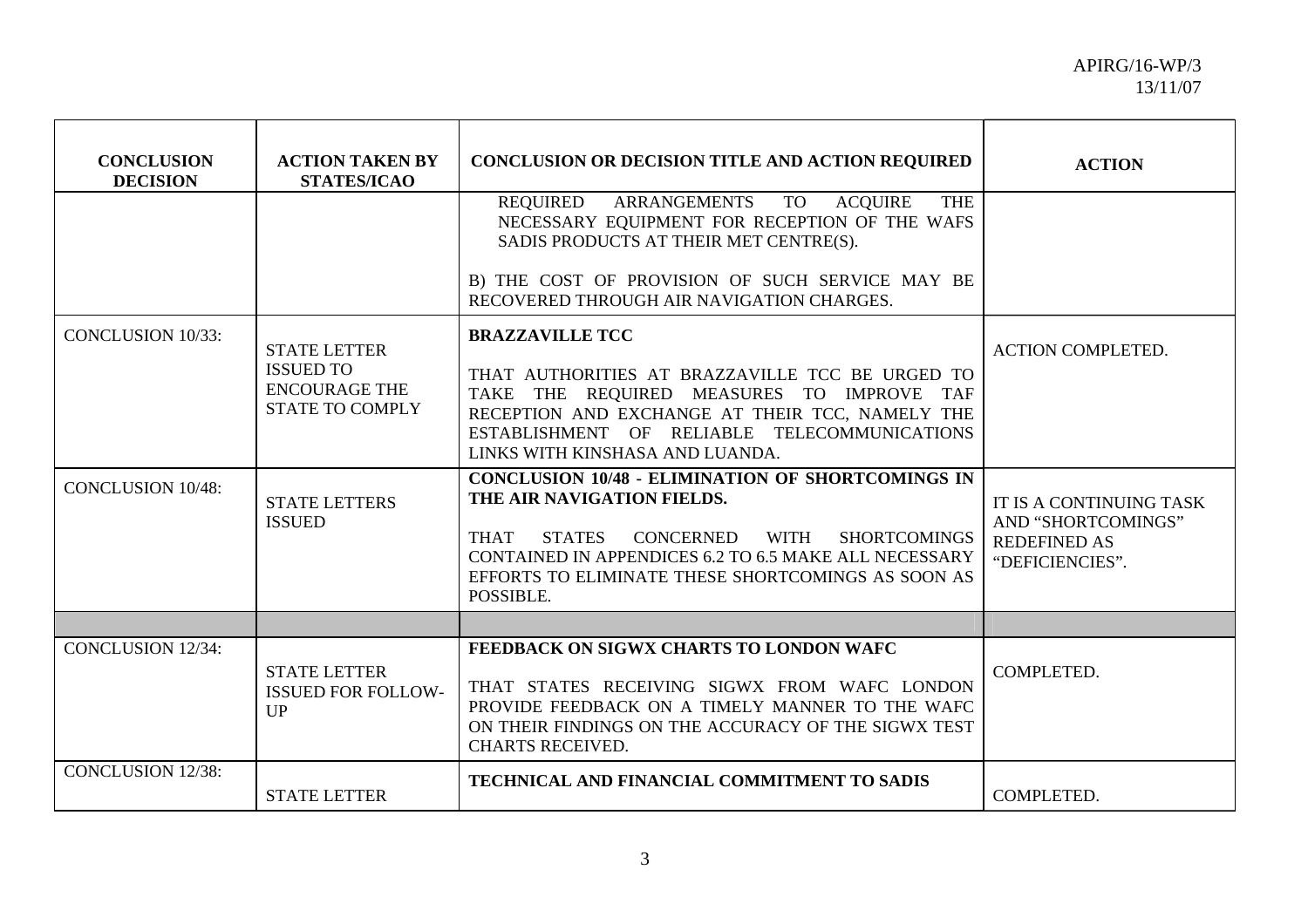| <b>CONCLUSION</b><br><b>DECISION</b> | <b>ACTION TAKEN BY</b><br><b>STATES/ICAO</b>                            | <b>CONCLUSION OR DECISION TITLE AND ACTION REQUIRED</b>                                                                                                                                                                                                                                                                                                                                                                                    | <b>ACTION</b>                                                                                                                                                                                                      |
|--------------------------------------|-------------------------------------------------------------------------|--------------------------------------------------------------------------------------------------------------------------------------------------------------------------------------------------------------------------------------------------------------------------------------------------------------------------------------------------------------------------------------------------------------------------------------------|--------------------------------------------------------------------------------------------------------------------------------------------------------------------------------------------------------------------|
|                                      | <b>ISSUED</b>                                                           | THAT, STATES UNDER THE COVERAGE OF THE SADIS<br>FOOTPRINT.<br><b>BE</b><br><b>ENCOURAGED</b><br><b>TO</b><br><b>CONSIDER</b><br>IMPLEMENTATION OF THE SADIS COMPONENT OF THE AFS,<br>AND THEIR TECHNICAL AND FINANCIAL COMMITMENT TO<br>SADIS.                                                                                                                                                                                             |                                                                                                                                                                                                                    |
| <b>CONCLUSION 12/40:</b>             | <b>STATE LETTER</b><br><b>ISSUED</b>                                    | TRAINING IN THE PREPARATION AND ISSUANCE OF<br><b>VOLCANIC ASH ADVISORIES AND SIGMETS</b><br>THAT, STATES CONCERNED SHOULD CONDUCT REGULAR<br>EXERCISES IN COOPERATION WITH THEIR VAAC AT THEIR<br>METEOROLOGICAL WATCH OFFICES<br>$(MWOs)$ ON<br><b>THE</b><br>PREPARATION AND ISSUANCE<br>OF VOLCANIC<br>ASH<br>ADVISORIES AND SIGMETs IN ORDER TO KEEP THEIR<br>AERONAUTICAL METEOROLOGICAL FORECASTERS CURRENT<br>WITH THE PROCEDURES. | POOR RESPONSE. FURTHER<br><b>ACTION WITH STATES.</b><br>TASK TO BE UNDERTAKEN<br>BY ROS.<br><b>CONCLUSION</b><br>REFORMULATED AND BEST<br><b>SPECIFIED IN DRAFT</b><br>MET/SG/8 CONCLUSIONS 8/9<br><b>AND 8/10</b> |
|                                      |                                                                         |                                                                                                                                                                                                                                                                                                                                                                                                                                            |                                                                                                                                                                                                                    |
| <b>CONCLUSION 13/68:</b>             | <b>STATE LETTER</b><br><b>ISSUED FOR FOLLOW-</b><br><b>UP BY STATES</b> | <b>BETTER</b><br><b>FOR</b><br><b>COMMUNICATIONS</b><br><b>VOLCANO</b><br><b>OBSERVATORIES</b><br>THAT STATES CONCERNED MAKE EFFORTS TO ESTABLISH<br>RELIABLE COMMUNICATIONS LINKS BETWEEN THEIR<br>VOLCANO OBSERVATORIES AND METEOROLOGICAL WATCH<br>OFFICES (MWOs) AND AREA CONTROL CENTRES (ACCs).                                                                                                                                      | <b>BOTTLENECKS STILL BEING</b><br><b>EXPERIENCED BY SOME</b><br>STATES. ROS TO FOLLOW-<br>UP WITH SPECIFIC STATES.                                                                                                 |
|                                      |                                                                         |                                                                                                                                                                                                                                                                                                                                                                                                                                            |                                                                                                                                                                                                                    |
| <b>CONCLUSION 14/32:</b>             | <b>STATE LETTER</b><br><b>ISSUED</b>                                    | <b>NEED</b><br><b>FOR</b><br><b>LATEST</b><br><b>VERSION</b><br>OF<br><b>WORKSTATION</b><br><b>SOFTWARE</b>                                                                                                                                                                                                                                                                                                                                | <b>MAJORITY OF STATES HAVE</b><br>COMPLIED.                                                                                                                                                                        |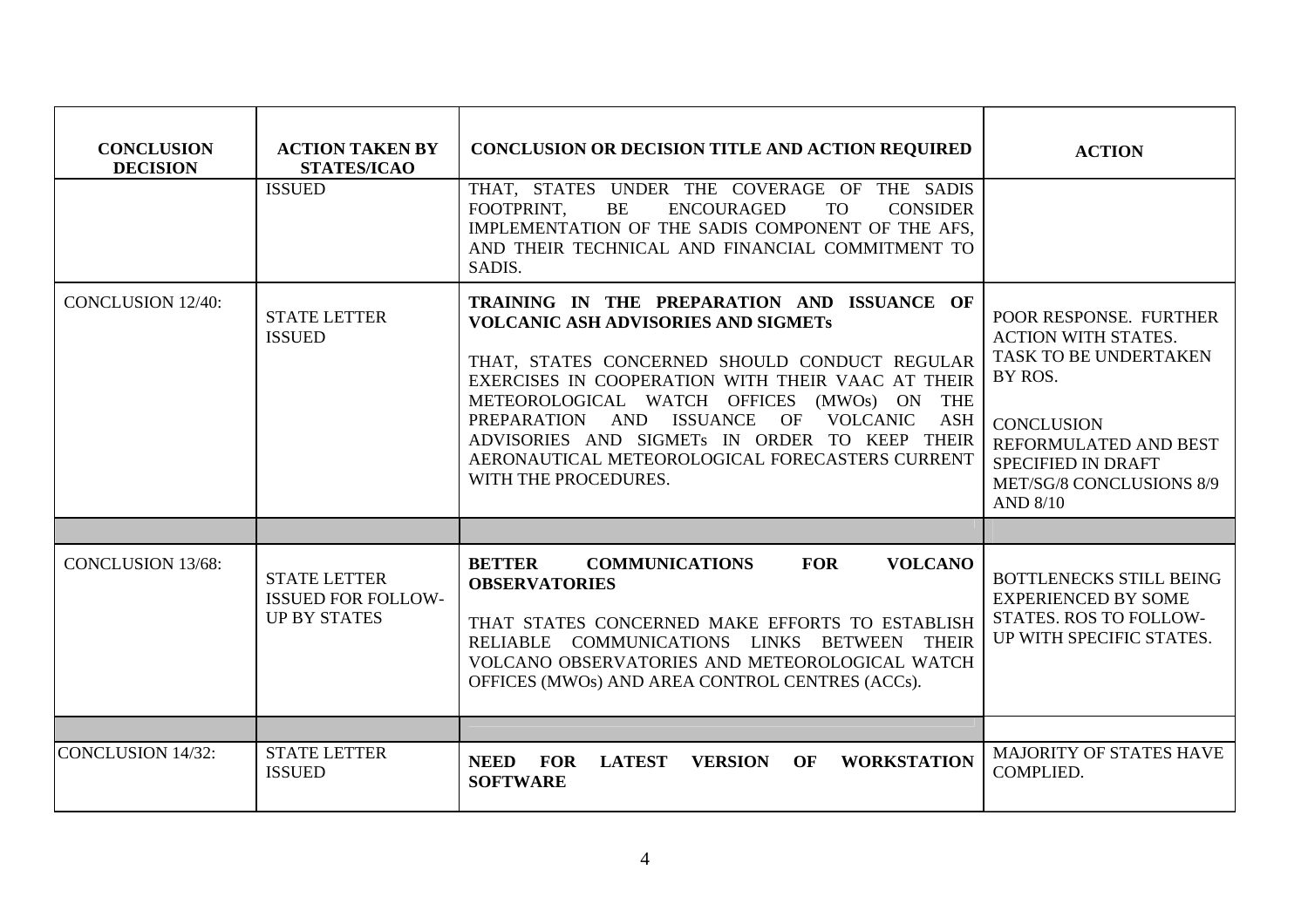| <b>CONCLUSION</b><br><b>DECISION</b> | <b>ACTION TAKEN BY</b><br><b>STATES/ICAO</b> | <b>CONCLUSION OR DECISION TITLE AND ACTION REQUIRED</b>                                                                                                                                                                                                                                                                                                                                                                                             | <b>ACTION</b> |
|--------------------------------------|----------------------------------------------|-----------------------------------------------------------------------------------------------------------------------------------------------------------------------------------------------------------------------------------------------------------------------------------------------------------------------------------------------------------------------------------------------------------------------------------------------------|---------------|
|                                      |                                              | THAT STATES IN THE AFI REGION BE ENCOURAGED TO<br>ACQUIRE THE LATEST VERSION OF<br>WORKSTATION<br>SOFTWARE FROM THEIR RESPECTIVE<br><b>WORKSTATION</b><br>SUPPLIERS FOR THE USE OF GRIB AND BUFR CODES                                                                                                                                                                                                                                              |               |
| <b>CONCLUSION 14/33:</b>             | <b>STATE LETTER</b><br><b>ISSUED</b>         | <b>CONCLUSION 14/33: COMPOSITION OF THE</b><br><b>SADIS</b><br><b>GROUP (SADISOPSG)</b><br><b>OPERATIONS</b><br>THAT:<br>MEMBERS OF THE SADISOPSG BE APPOINTED ONLY<br>A)<br>FROM STATES WHICH ARE USERS OF THE SERVICE AND<br>HENCE PARTICIPATE IN THE MANDATORY COST RECOVERY<br><b>SCHEME: AND</b><br>IN ACCORDANCE WITH THIS PRINCIPLE, THE AFI<br>B)<br>MEMBERS IN THE SADISOPSG BE CÔTE D'IVOIRE, KENYA,<br>SENEGAL, SOUTH AFRICA AND ASECNA. | COMPLETED.    |
| <b>CONCLUSION 14/34:</b>             | <b>STATE LETTER</b><br><b>ISSUED</b>         | APPLICATION OF EUR OPMET UPDATE PROCEDURES IN<br><b>THE AFI REGION</b><br>THAT, THE PROCEDURE SIMILAR TO THE EUR OPMET<br>UPDATE PROCEDURE BE DEVELOPED AND INTRODUCED IN<br>THE AFI REGION.                                                                                                                                                                                                                                                        | COMPLETED.    |
| DECISION 14/35:                      | <b>STATE LETTER</b><br><b>ISSUED</b>         | <b>EXCHANGES</b><br><b>INTRODUCTION OF METARS IN AMBEX</b><br>THAT STATES IN THE AFI REGION BE INVITED TO IMPLEMENT<br>METAR EXCHANGES AS CONTAINED IN THE AMBEX<br>HANDBOOK $6^{TH}$ EDITION.                                                                                                                                                                                                                                                      | COMPLETED.    |
| <b>CONCLUSION 14/36:</b>             | <b>STATE LETTER</b><br><b>ISSUED</b>         | <b>INCLUSION OF PORT-GENTIL IN AMBEXEXCHANGES AND</b><br><b>FASID TABLE MET 1A FOR TREND FORECASTS</b><br>THAT THE AERODROME OF PORT-GENTIL BE INCLUDED IN<br>AMBEX EXCHANGES AND IN AFI FASID TABLE MET 1A.                                                                                                                                                                                                                                        | COMPLETED.    |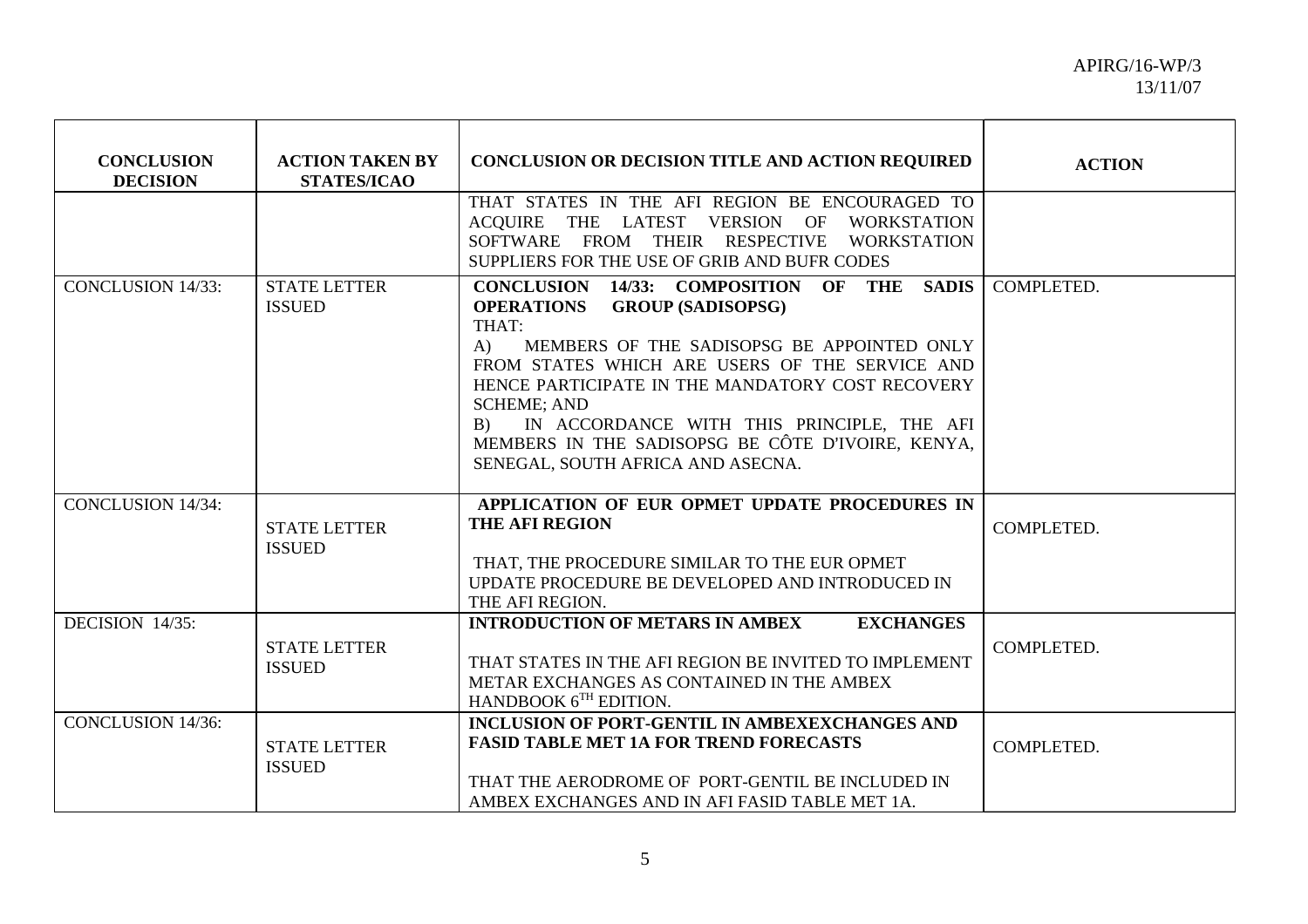| <b>CONCLUSION</b><br><b>DECISION</b> | <b>ACTION TAKEN BY</b><br><b>STATES/ICAO</b>                            | <b>CONCLUSION OR DECISION TITLE AND ACTION REQUIRED</b>                                                                                                                                                                                                                                                                                        | <b>ACTION</b>                                                                                                                    |
|--------------------------------------|-------------------------------------------------------------------------|------------------------------------------------------------------------------------------------------------------------------------------------------------------------------------------------------------------------------------------------------------------------------------------------------------------------------------------------|----------------------------------------------------------------------------------------------------------------------------------|
| <b>CONCLUSION 14/37:</b>             | <b>STATE LETTER</b><br><b>ISSUED</b>                                    | COST RECOVERY OF AERONAUTICAL METEOROLOGICAL<br><b>SERVICES</b><br>THAT, WHEN ESTABLISHING A COST RECOVERY SYSTEM<br>FOR AERONAUTICAL METEOROLOGICAL SERVICES, STATES<br>IN THE AFI REGION USE RELEVANT ICAO AND WMO<br>DOCUMENTS AND COOPERATE WITH AIRPORTS, AIR<br>NAVIGATION SERVICES AND OTHER AERONAUTICAL<br>PARTNERS, INCLUDING USERS. | <b>MANY STATES STILL</b><br><b>HAVING CHALLENGES. ROS</b><br><b>ASSISTING DURING</b><br><b>MISSIONS AND</b><br>WORKSHOPS.        |
| <b>CONCLUSION 14/38:</b>             | <b>STATE LETTERS</b><br><b>INVITING STATES TO</b><br>PARTICIPATE ISSUED | SEMINARS ON COST RECOVERY OF AERONAUTICAL<br><b>METEOROLOGICAL SERVICES</b><br>THAT WMO IN CO-ORDINATION WITH ICAO ORGANIZE<br>SEMINARS ON COST RECOVERY OF AERONAUTICAL<br>METEOROLOGICAL SERVICES FOR STATES REQUIRING THEM.                                                                                                                 | SEMINARS CONDUCTED IN<br>THE AFI REGION 1999 AND<br>2004.                                                                        |
| <b>CONCLUSION 14/39:</b>             | <b>STATE LETTER</b><br><b>ISSUED</b>                                    | <b>AUTONOMOUS</b><br><b>ENTITIES</b><br><b>AND</b><br>METEOROLOGICAL<br><b>SERVICE FOR AIR NAVIGATION</b><br>THAT STATES IN THE AFI REGION WHEN CONSIDERING THE<br>ESTABLISHMENT OF AUTONOMOUS ENTITIES TO MANAGE<br>THEIR AIR NAVIGATION SERVICES, TAKE DUE ACCOUNT OF<br>THE PROVISION OF METEOROLOGICAL SERVICE TO AIR<br>NAVIGATION.       | PROGRESS SLOW. FOLLOW-<br>UP DURING MISSIONS BY<br>ROS.                                                                          |
| <b>CONCUSION 14/40:</b>              | <b>STATE LETTER</b><br><b>ISSUED</b>                                    | <b>QUALITY MANAGEMENT</b><br>THAT STATES IN THE AFI REGION GIVE PRIORITY TO<br>IMPLEMENTATION OF A QUALITY MANAGEMENT SYSTEM<br>(ISO 9000 SERIES OF STANDARDS) IN ORDER TO IMPROVE<br>METEOROLOGICAL SERVICE FOR INTERNATIONAL AIR<br>NAVIGATION.                                                                                              | PROGRESS SLOW. FRANCE<br>(LA REUNION) HAS<br>IMPLEMENTED IN 2006. RE-<br>ADDRESSED BY ANOTHER<br>CONCLUSION (MET/SG CON.<br>8/14 |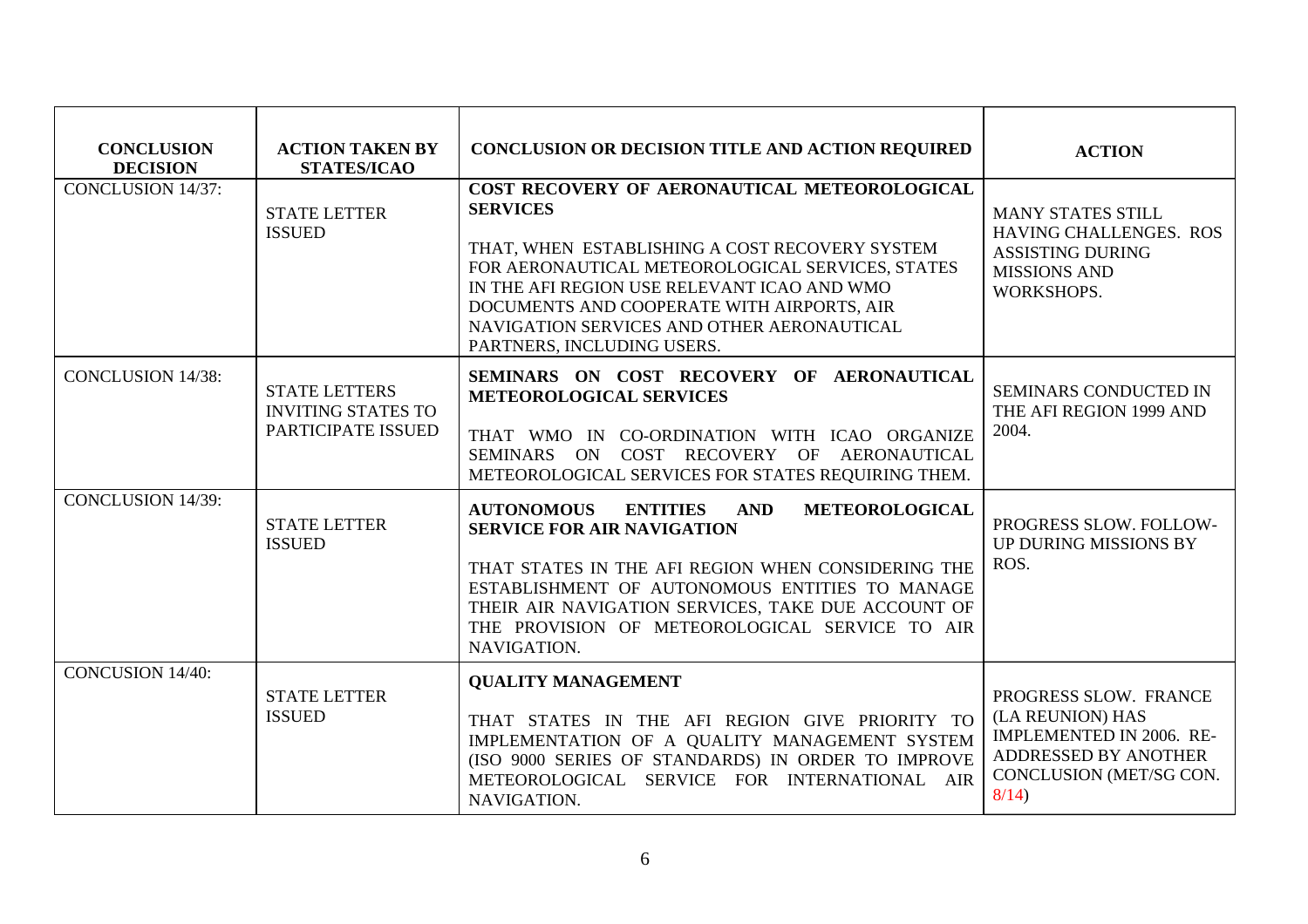| <b>CONCLUSION</b><br><b>DECISION</b> | <b>ACTION TAKEN BY</b><br><b>STATES/ICAO</b>                                                                   | <b>CONCLUSION OR DECISION TITLE AND ACTION REQUIRED</b>                                                                                                                                                                                                                                                                                                                                                                      | <b>ACTION</b>                                                           |
|--------------------------------------|----------------------------------------------------------------------------------------------------------------|------------------------------------------------------------------------------------------------------------------------------------------------------------------------------------------------------------------------------------------------------------------------------------------------------------------------------------------------------------------------------------------------------------------------------|-------------------------------------------------------------------------|
| <b>CONCLUSION 14/41:</b>             | <b>STATE LETTER</b><br><b>ISSUED</b>                                                                           | STUDY OF TRAINING AVAILABLE FOR AERONAUTICAL<br>METEOROLOGICAL PERSONNEL IN THE AFI REGION                                                                                                                                                                                                                                                                                                                                   | VERY POOR RESPONSES.<br>ROS TO FOLLOW-UP AGAIN.                         |
|                                      |                                                                                                                | THAT AS A FOLLOW-UP ACTION ON RECOMMENDATION 10/26<br>OF LIM AFI (COM/MET/RAC) 1988 AND RECOMMENDATION<br>14/17 OF AFI/7, 1997, REGIONAL OFFICES DAKAR AND NAIROBI<br>CARRY OUT THE STUDY OF TRAINING AVAILABLE FOR<br>AERONAUTICAL METEOROLOGICAL PERSONNEL IN THE AFI<br>REGION.                                                                                                                                           |                                                                         |
| <b>CONCLUSION 14/42:</b>             | <b>STATE LETTERS OF</b><br><b>INVITATION ISSUED.</b>                                                           | <b>SEMINARS ON ATS/MET/PILOT COORDINATION</b><br>THAT ICAO, IN CO-ORDINATION WITH WMO, ORGANIZE<br>SEMINARS ON ATS/MET/PILOT CO-ORDINATION FOR THE AFI<br>REGION.                                                                                                                                                                                                                                                            | COMPLETED.                                                              |
| <b>CONCLUSION 14/43:</b>             | <b>TERMS OF</b><br><b>REFERENCE OF THE</b><br><b>MET/SG AND ATM/SG</b><br><b>HARMONIZED BY</b><br><b>APIRG</b> | DECISION 14/43: METEOROLOGY CHAPTER FOR THE AFI<br><b>CNS/ATM IMPLEMENTATION</b><br>THAT A TASK FORCE INCLUDING EXPERTS IN ATM, CNS AND<br>MET FIELDS FROM KENYA, NIGERIA, SENEGAL, SOUTH<br>AFRICA, UNITED KINGDOM, ASECNA AND IATA BE<br><b>TO</b><br><b>DEVELOP</b><br><b>ESTABLISHED</b><br><b>THE</b><br><b>METEOROLOGY</b><br>COMPONENT OF THE AFI CNS/ATM IMPLEMENTATION PLAN<br>ALONG THE LINES GIVEN AT APPENDIX H. | <b>ACTION COMPLETED</b><br>REFERRED TO ATM/SG.                          |
|                                      |                                                                                                                |                                                                                                                                                                                                                                                                                                                                                                                                                              |                                                                         |
| <b>CONCLUSION 15/81:</b>             | <b>COORDINATION WITH</b><br>THE PROVIDER<br>STATE, UK<br><b>UNDERTAKEN</b>                                     | TRAINING FOR THE USE OF GRIB AND BUFR CODES<br>THAT THE UNITED KINGDOM, IN COORDINATION WITH ICAO<br>AND WMO, BE INVITED TO CONSIDER PROVIDING TRAINING<br>FOR THE USE OF GRIB AND BUFR CODES TO THOSE AFI<br>STATES WHICH HAVE NOT BENEFITED FROM PREVIOUS                                                                                                                                                                  | <b>ACTION TO BE RE-</b><br>ASSESSED DUE TO LIMITED<br><b>RESOURCES.</b> |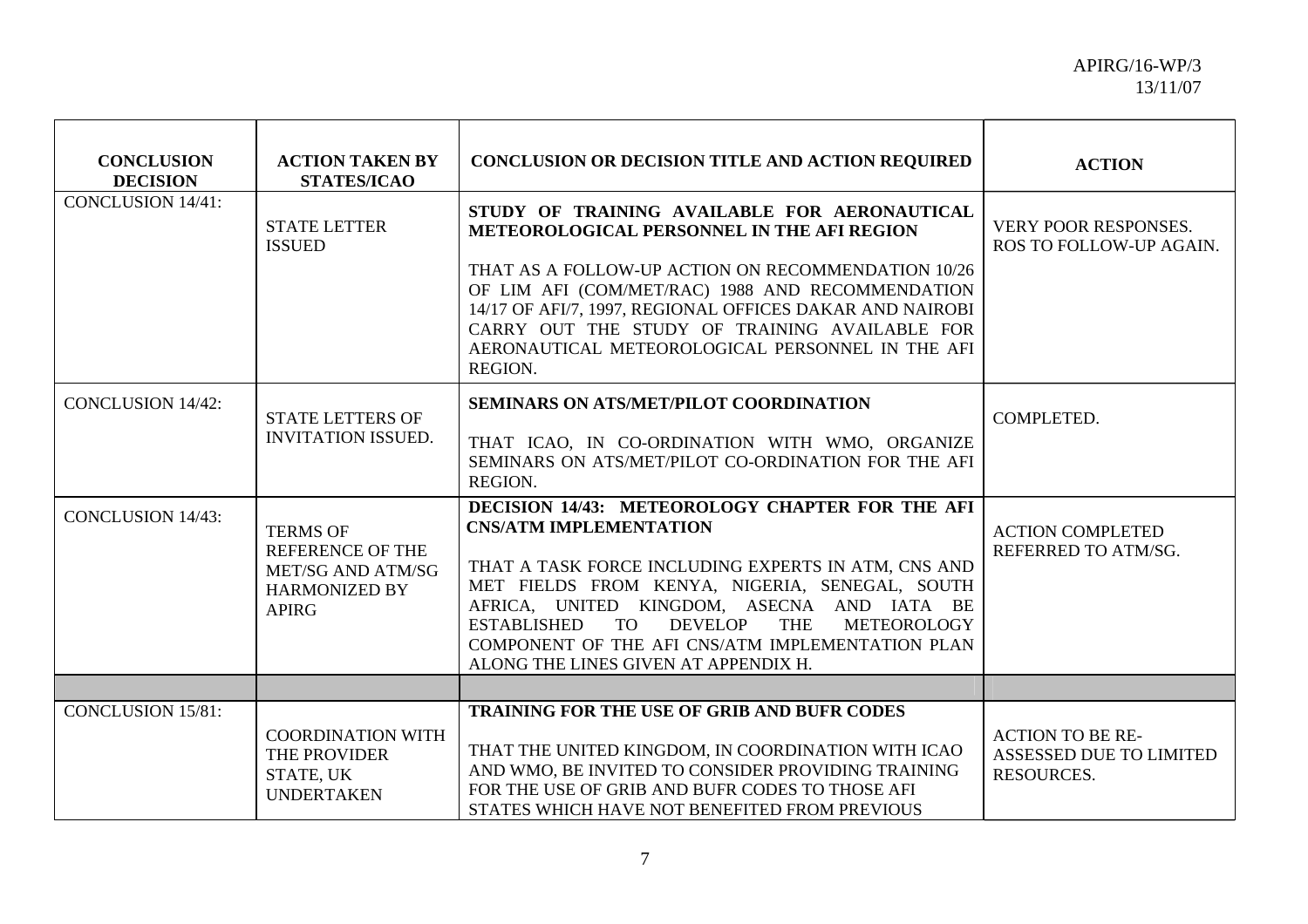| <b>CONCLUSION</b><br><b>DECISION</b> | <b>ACTION TAKEN BY</b><br><b>STATES/ICAO</b> | CONCLUSION OR DECISION TITLE AND ACTION REQUIRED                                                                                                                                                                                                                                                                                                                                                                                   | <b>ACTION</b>                                                                                                                |
|--------------------------------------|----------------------------------------------|------------------------------------------------------------------------------------------------------------------------------------------------------------------------------------------------------------------------------------------------------------------------------------------------------------------------------------------------------------------------------------------------------------------------------------|------------------------------------------------------------------------------------------------------------------------------|
|                                      |                                              | <b>TRAINING SEMINARS.</b>                                                                                                                                                                                                                                                                                                                                                                                                          |                                                                                                                              |
| <b>CONCLUSION 15/82:</b>             | <b>STATE LETTER</b><br><b>ISSUED</b>         | PROCUREMENT OF THE NECESSARY SADIS 2G HARDWARE<br>THAT SADIS USERS IN THE AFI REGION BE INVITED TO:<br>A) PROCURE THE NECESSARY SADIS 2G HARDWARE WELL<br>THE TERMINATION OF THE 1G SERVICE<br><b>AHEAD OF</b><br>ON 31 DECEMBER 2008, AND<br>B) ATTEND THE SADIS SEMINAR SCHEDULED TO TAKE<br>PLACE IN 2006 AIMED AT ASSISTING USERS IN THE<br>PROCUREMENT OF SADIS 2G HARDWARE AND, AS<br>NECESSARY, COMPLIANT VISUALISATION     | <b>MANY STATES REPORTED</b><br><b>MAKING ARRANGEMENTS</b><br>TO PROCURE EQUIPMENT.<br><b>FEW AFI STATES</b><br>PARTICIPATED. |
| <b>CONCLUSION 15/83:</b>             | <b>STATE LETTER</b><br><b>ISSUED</b>         | SOFTWARE.<br>PARTICIPATION OF AFI STATES IN THE SURVEY IN MAY 2006<br>ON UTILIZATION OF BUFR-CODED (SIGWX) FORECASTS<br>THAT AFI STATES BE URGED TO PARTICIPATE IN THE SURVEY<br>IN MAY 2006 AIMED AT VERIFYING THE IMPLEMENTATION OF<br>THE RECEPTION AND EFFECTIVE UTILIZATION OF BUFR-<br>CODED (SIGWX) FORECAST BY STATES.                                                                                                     | COMPLETED.                                                                                                                   |
| <b>CONCLUSION 15/84:</b>             | <b>STATE LETTER</b><br><b>ISSUED</b>         | <b>SADIS INTERNET FTP SERVICE</b><br>THAT, IN PARALLEL WITH THE SATELLITE BROADCAST, THE<br>SADIS PROVIDER STATE BE INVITED, AS OF 1 JULY 2005, TO<br>MAKE WAFS FORECASTS AND OPERATIONAL<br>METEOROLOGICAL (OPMET) DATA AVAILABLE, AS A<br>PRIMARY COMPONENT OF THE SADIS SERVICE, IN<br>ACCORDANCE WITH THE SADIS USER GUIDE THROUGH THE<br>INTERNET-BASED SADIS FTP SERVICE.<br>NOTE 1 - THE DEVELOPMENT AND MANAGEMENT OF THIS | <b>COMPLETED</b>                                                                                                             |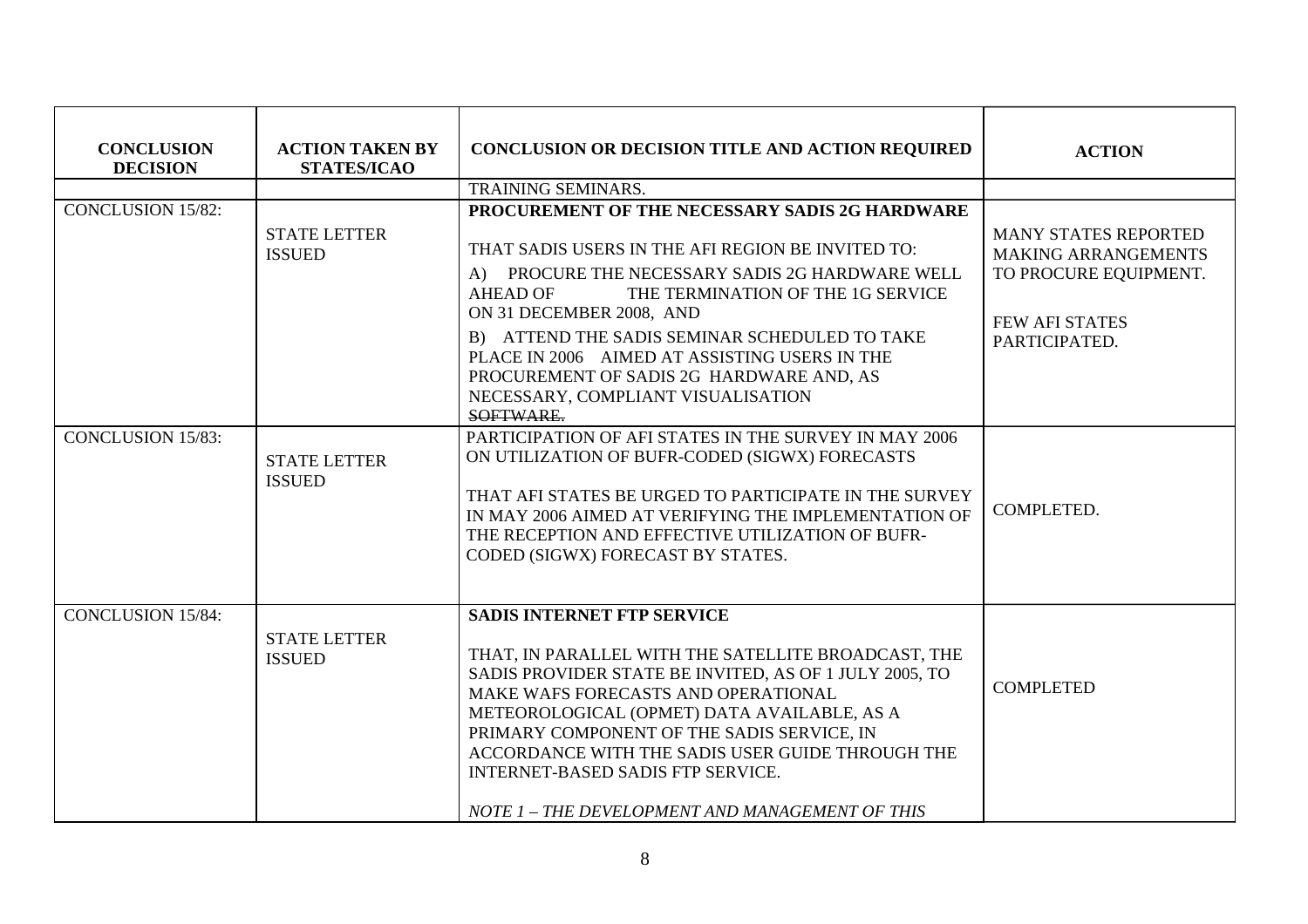| <b>CONCLUSION</b><br><b>DECISION</b> | <b>ACTION TAKEN BY</b><br><b>STATES/ICAO</b>                | <b>CONCLUSION OR DECISION TITLE AND ACTION REQUIRED</b>                                                                                                                                                                                             | <b>ACTION</b> |
|--------------------------------------|-------------------------------------------------------------|-----------------------------------------------------------------------------------------------------------------------------------------------------------------------------------------------------------------------------------------------------|---------------|
|                                      |                                                             | SERVICE WILL BE OVERSEEN BY THE SADISOPSG, AND ITS WORK<br>PROGRAMME WILL BE AMENDED ACCORDINGLY.                                                                                                                                                   |               |
|                                      |                                                             | NOTE 2 - THE SADIS COST RECOVERY ADMINISTRATIVE GROUP<br>(SCRAG) HAS BEEN INFORMED ABOUT THE PLANNED DATE OF<br><b>IMPLEMENTATION.</b>                                                                                                              |               |
| <b>CONCLUSION 15/85:</b>             | <b>COORDINATION</b>                                         | PNG FORMATTED (SIGWX) CHARTS TO BE ADDED TO THE<br><b>SADIS SATELLITE SERVICES</b>                                                                                                                                                                  |               |
|                                      | UNDERTAKEN WITHIN<br>THE SECRETARIAT                        | THAT THE SATELLITE DISTRIBUTION SYSTEM OPERATIONS<br>GROUP (SADISOPSG) INVITED TO CONSIDER ADDING THE PNG<br>FORMATTED WAFS SIGWX CHARTS TO THE SADIS SATELLITE<br><b>SERVICES.</b>                                                                 | COMPLETED.    |
| <b>CONCLUSION 15/86:</b>             | <b>COORDINATION</b><br>UNDERTAKEN WITHIN<br>THE SECRETARIAT | SADIS STRATEGIC ASSESSMENT TABLES<br>THAT THE SADIS STRATEGIC ASSESSMENT TABLES, AS<br>GIVEN IN APPENDIX S TO THIS REPORT, BE ADOPTED<br>AND FORWARDED TO THE SADISOPSG TO PLAN THE<br>FUTURE REQUIREMENTS FOR BANDWIDTH ON THE<br>SADIS BROADCAST. | COMPLETED.    |
| <b>CONCLUSION 15/87:</b>             | <b>STATE LETTERS</b><br><b>ISSUED TO TCCS</b>               | OPMET EXCHANGES WITH THE EUROPEAN REGION<br>THAT AFI TAF COLLECTING CENTRES (TCCS) BE INVITED, TO<br>ADD IN THE AMBEX, THE PREDETERMINED ADDRESS<br>TOULOUSE: LFZZMAFI FOR EXCHANGE OF METARS AND TAFS<br>WITH THE EUR REGION.                      | COMPLETED.    |
| <b>CONCLUSION 15/88:</b>             | <b>INCLUDED IN</b><br><b>AMENDMENTS</b>                     | <b>AFI FASID TABLE MET 2A</b><br>THAT THE SADIS USER GUIDE, ANNEX 1 BE ADOPTED AS<br>THE AFI FASID TABLE MET 2A.                                                                                                                                    | COMPLETED.    |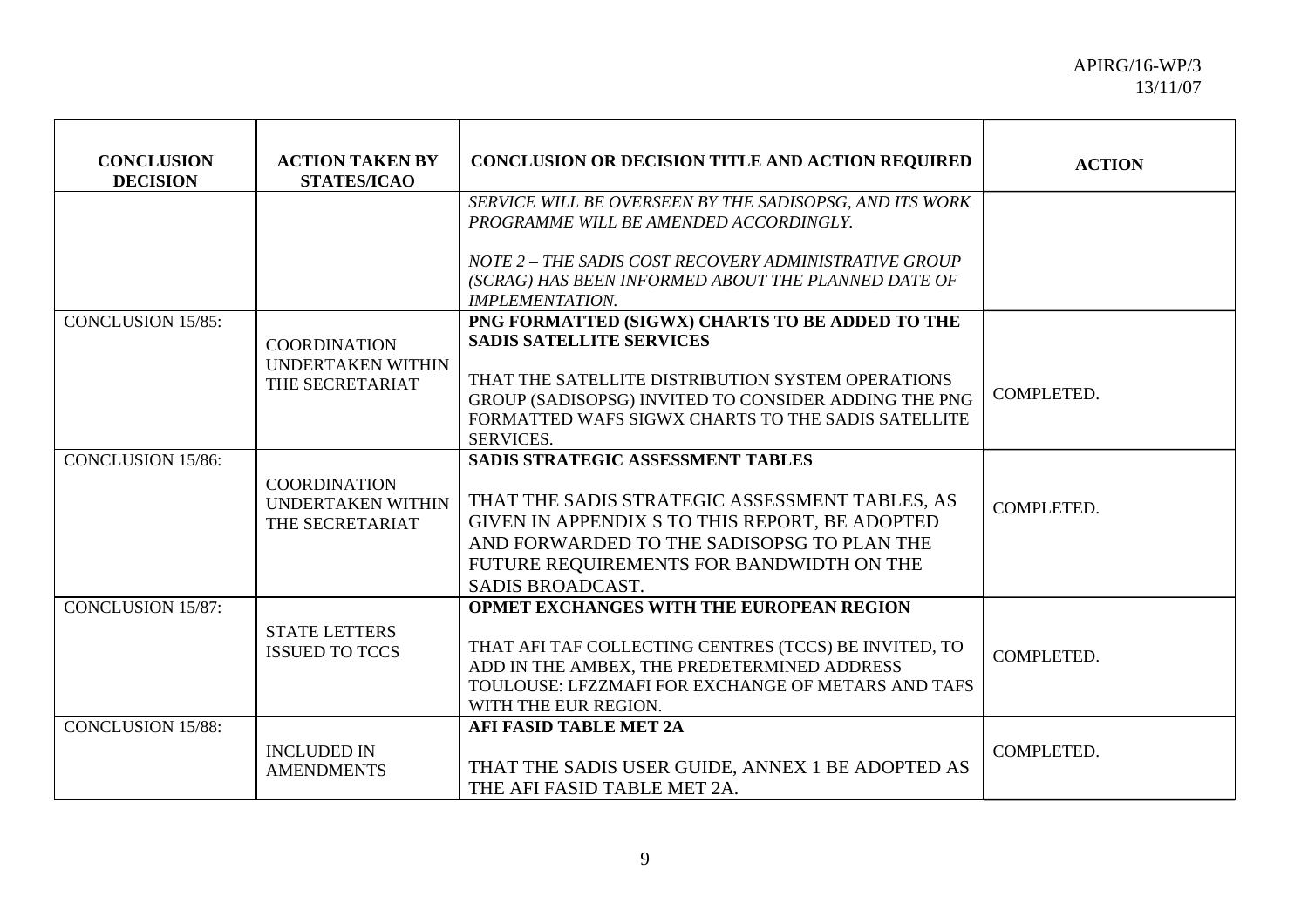| <b>CONCLUSION</b><br><b>DECISION</b> | <b>ACTION TAKEN BY</b><br><b>STATES/ICAO</b>    | <b>CONCLUSION OR DECISION TITLE AND ACTION REQUIRED</b>                                                                                                                                                                                                                                                                                              | <b>ACTION</b>                                                                                                   |
|--------------------------------------|-------------------------------------------------|------------------------------------------------------------------------------------------------------------------------------------------------------------------------------------------------------------------------------------------------------------------------------------------------------------------------------------------------------|-----------------------------------------------------------------------------------------------------------------|
| <b>CONCLUSION 15/89:</b>             | <b>STATE LETTERS</b><br><b>ISSUED</b>           | <b>IMPLEMENTATION OF THE AFI OPMET DATA BANKS</b><br>THAT SENEGAL AND SOUTH AFRICA BE INVITED TO<br>URGENTLY IMPLEMENT THE DAKAR AND PRETORIA<br><b>INTERNATIONAL OPMET DATA BANKS</b>                                                                                                                                                               | <b>COMPLETED FEBRUARY</b><br>2006 (PRETORIA) AND APRIL<br>2007 (DAKAR).                                         |
| <b>CONCLUSION 15/90:</b>             | <b>STATE LETTER</b><br><b>ISSUED</b>            | TEST ON THE RECEPTION OF VOLCANIC ASH ADVISORIES<br>IN THE AFI REGION<br>THAT VAAC IN TOULOUSE, IN COORDINATION WITH ICAO, BE<br>INVITED TO ORGANIZE A TEST FOR ON THE RECEPTION OF<br>VOLCANIC ASH ADVISORIES IN THE AFI REGION BEFORE END<br>OF JULY 2006.<br>NOTE-THE PROCEDURES TO BE FOLLOWED FOR THE TEST ARE<br>AT APPENDIX U TO THIS REPORT. | <b>REPONSES POOR</b><br>TO UNDERTAKE TESTS<br>AGAIN 2007/2008.                                                  |
| CONCLUSION. 15/91:                   | <b>ACTION INITIATED BY</b><br><b>ROS</b>        | PREPARATION OF THE VOLCANIC ASH HEADER LIST FOR<br><b>THE AFI REGION</b><br>THAT WMO, IN CONSULTATION WITH THE ICAO AND THE<br>STATES, BE INVITED TO PREPARE THE VOLCANIC ASH<br>SIGMET HEADER LIST FOR THE AFI REGION ON THE BASIS OF<br>THE CURRENT SIGMET HEADER LIST AND REPLACING "WS"<br>WITH "WV" IN THE HEADERS.                             | <b>CONCLUSION</b><br>REFORMULATED AND BEST<br>SPECIFIED IN DRAFT<br>MET/SG/8 CONCLUSIONS 8/9<br><b>AND 8/10</b> |
| <b>CONCLUSION 15/92:</b>             | <b>AMENDMENT</b><br>PROPOSAL ESAF<br>E04/02-MET | <b>METEOROLOGICAL REGIONAL PROCEDURES</b><br>THAT THE METEOROLOGICAL REGIONAL PROCEDURES, AT<br>APPENDIX V TO THE REPORT, REPLACE THE EXISTING<br>REGIONAL PROCEDURES OF THE AFI ANP/FASID (DOC 7474 -<br>AIR NAVIGATION PLAN - AFRICA-INDIAN OCEAN REGION,<br>VOLUME II - FASID).                                                                   | <b>COMPLETED.</b>                                                                                               |
| DECIONS 15/93                        | <b>TERMS OF</b>                                 | DISSOLUTION OF THE TASK FORCE ON METEOROLOGY<br><b>COMPONENT OF THE AFI CNS/ATM PLAN</b>                                                                                                                                                                                                                                                             |                                                                                                                 |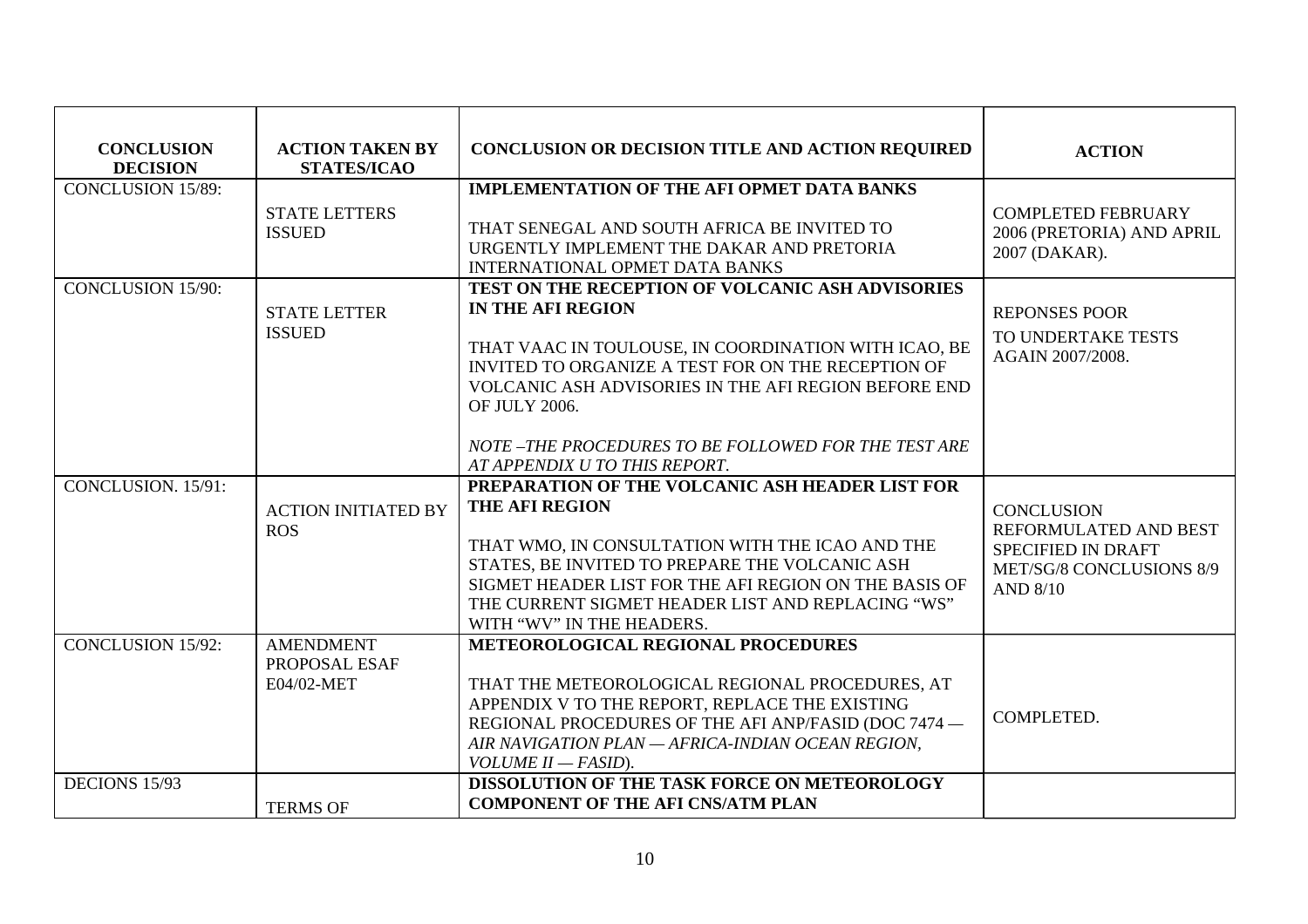| <b>CONCLUSION</b><br><b>DECISION</b> | <b>ACTION TAKEN BY</b><br><b>STATES/ICAO</b>                                                   | <b>CONCLUSION OR DECISION TITLE AND ACTION REQUIRED</b>                                                                                                                                                                         | <b>ACTION</b> |
|--------------------------------------|------------------------------------------------------------------------------------------------|---------------------------------------------------------------------------------------------------------------------------------------------------------------------------------------------------------------------------------|---------------|
|                                      | <b>REFERENCE OF</b><br><b>MET/SG REVIEWED</b><br>AND HARMONIZED<br>WITH ATM/SG                 | THAT THE TASK FORCE ON THE METEOROLOGY COMPONENT<br>OF THE AFI CNS/ATM PLAN BE DISSOLVED AS ITS TASK IS<br>TRANSFERRED TO THE AFI ATM SUB-GROUP.                                                                                | COMPLETED.    |
| DECIONS 15/94:                       | <b>TERMS OF</b><br><b>REFERENCE OF</b><br><b>MET/SG REVIEWED TO</b><br><b>INCLUDE TRAINING</b> | TRAINING AND QUALIFICATIONS OF AERONAUTICAL<br><b>METEOROLOGY PERSONNEL</b><br>THAT THE SUBJECT OF TRAINING AND QUALIFICATIONS OF<br>AERONAUTICAL METEOROLOGY PERSONNEL BE INCLUDED<br>IN THE WORK PROGRAMME OF THE AFI MET/SG. | COMPLETED.    |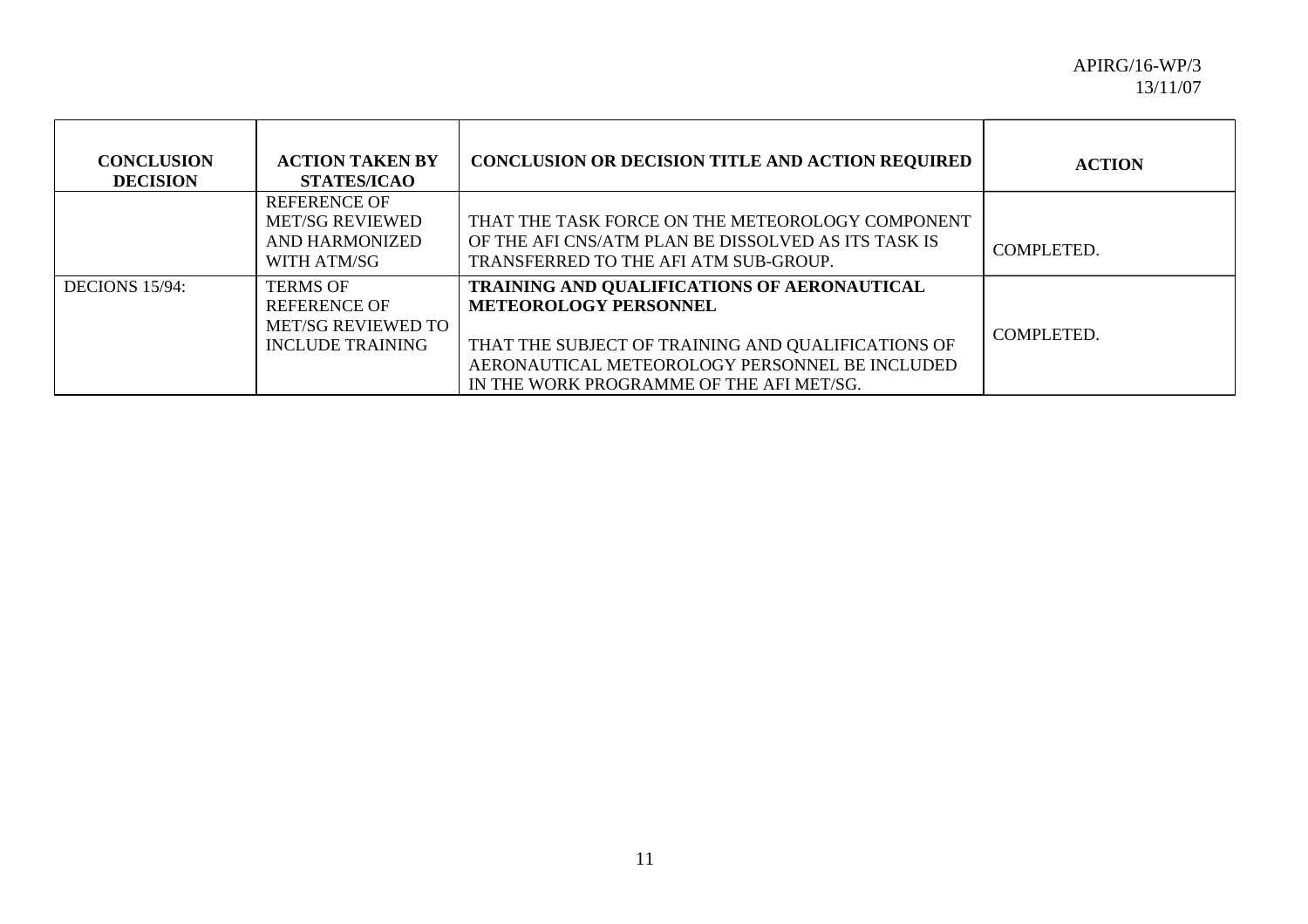# **REVIEW AND FOLLOW-UP OF THE APIRG/15 CONCLUSIONS AND DECISIONS INCLUDING AFI/7 RAN MEEETING OUTSTANDING RECOMMENDATIONS FOR AGA AND ATM SECTIONS**

| <b>CONCLUSION</b><br><b>DECISION NR:</b> | <b>TITLE</b>                                       | <b>ACTION TAKEN</b>                                                                                                                                    |
|------------------------------------------|----------------------------------------------------|--------------------------------------------------------------------------------------------------------------------------------------------------------|
|                                          |                                                    |                                                                                                                                                        |
| <b>CONCLUSION 15/1:</b>                  | <b>BIRD HAZARD CONTROL AND</b><br><b>REDUCTION</b> | Substantial progress noted but more efforts necessary. Cooperative approach for<br>neighboring States recommended. Reporting to IBIS has not improved. |
| <b>CONCLUSION 15/2:</b>                  | RESCUE AND FIRE FIGHTING                           | Improvements have been noted. Training of RFFS personnel not yet up to required                                                                        |
|                                          | <b>SERVICES (RFFS)</b>                             | levels. Facilitation for aerodromes close to large bodies of water has not improved.<br>More follow up by Regional Office                              |
| <b>CONCLUSION 15/3:</b>                  | <b>CONDUCT OF FULL-SCALE</b>                       | Questions have been raised on the exercises are being conducted. Additional                                                                            |
|                                          | <b>EMERGENCY EXERCISE</b>                          | Regional Office involvement recommended                                                                                                                |
| <b>CONCLUSION 15/4:</b>                  | <b>IMPLEMENTATION OF THE</b>                       | Low level of implementation recorded. Regional Offices to organize additional                                                                          |
|                                          | AERODROMES CERTIFICATION                           | awareness activities. States to exchange experiences                                                                                                   |
|                                          | <b>REQUIREMENT</b>                                 |                                                                                                                                                        |
| <b>CONCLUSIONS 15/5:</b>                 | <b>IMPACT OF NEW LARGER</b>                        | Completed                                                                                                                                              |
|                                          | AIRCRAFT (NLA) IN THE AFI                          |                                                                                                                                                        |
|                                          | <b>REGION</b>                                      |                                                                                                                                                        |
| DECISION 15/6:                           | NEW LARGER AEROPLANES TASK                         | TF completed its tasks and dissolved.                                                                                                                  |
|                                          | FORCE (NLA/TF)                                     |                                                                                                                                                        |
| <b>CONCLUSION 15/7:</b>                  | UPDATE OF THE AFI FASID AOP                        | States required to review table and to identify aerodromes not regularly used for                                                                      |
|                                          | <b>TABLE I</b>                                     | international operations for removal.                                                                                                                  |
| <b>CONCLUSION 15/8</b>                   | <b>CONTINUITY OF PARTICIPATION</b>                 | Status has not improved.                                                                                                                               |
|                                          | AT AOP/SG MEETINGS                                 |                                                                                                                                                        |
|                                          |                                                    |                                                                                                                                                        |
| <b>CONCLUSION 15/9:</b>                  | <b>IMPLEMENTATION OF THE AFI</b>                   |                                                                                                                                                        |
|                                          | AFTN ROUTING DIRECTORY                             |                                                                                                                                                        |
| <b>CONCLUSION 15/10:</b>                 | <b>SYNCHRONIZATION OF AFTN</b>                     |                                                                                                                                                        |
|                                          | <b>AUTOMATED MESSAGE SWITCH</b>                    |                                                                                                                                                        |
|                                          | <b>CLOCKS</b>                                      |                                                                                                                                                        |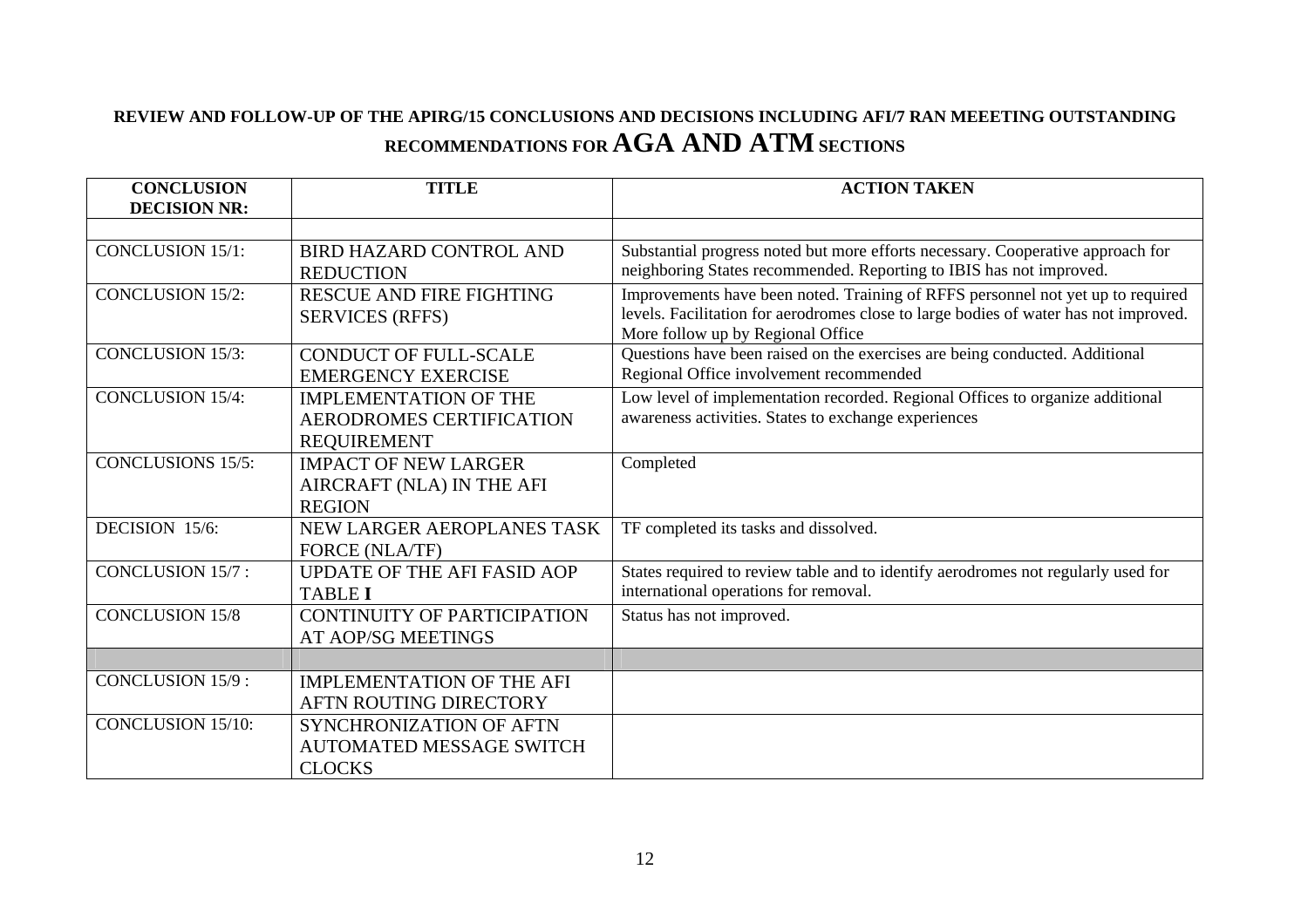| <b>CONCLUSION</b>        | <b>TITLE</b>                       | <b>ACTION TAKEN</b> |
|--------------------------|------------------------------------|---------------------|
| <b>DECISION NR:</b>      |                                    |                     |
| <b>CONCLUSION 15/11:</b> | <b>IMPLEMENTATION OF ATS/DS</b>    |                     |
|                          | <b>CIRCUITS</b>                    |                     |
| <b>CONCLUSION 15/12:</b> | <b>SUSTAINABILITY OF AFISNET</b>   |                     |
|                          | <b>NETWORK</b>                     |                     |
| <b>CONCLUSION 15/13:</b> | <b>INTEROPERABILITY OF VSAT</b>    |                     |
|                          | <b>NETWORKS</b>                    |                     |
| <b>CONCLUSION 15/14:</b> | DRAFT AFI ATN ROUTING              |                     |
|                          | <b>ARCHITECTURE</b>                |                     |
| <b>CONCLUSION 15/15:</b> | AIR/GROUND COMMUNICATIONS          |                     |
|                          | <b>IN LUANDA FIR</b>               |                     |
| <b>CONCLUSION 15/16:</b> | AIR/GROUND COMMUNICATIONS          |                     |
|                          | <b>IN TRIPOLI FIR</b>              |                     |
| <b>CONCLUSION 15/17:</b> | AMENDMENT TO AFI FASID, TABLE      |                     |
|                          | $CNS-3$                            |                     |
| <b>CONCLUSION 15/18:</b> | PROPOSED INSTITUTIONAL             |                     |
|                          | <b>STRUCTURE FOR THE</b>           |                     |
|                          | <b>INTERREGIONAL SBAS OVER THE</b> |                     |
|                          | <b>AFI REGION</b>                  |                     |
| <b>CONCLUSION 15/19:</b> | MEETING OF INVESTORS IN THE        |                     |
|                          | <b>ISA</b>                         |                     |
| <b>CONCLUSION 15/20:</b> | <b>REVISED AFI GNSS</b>            |                     |
|                          | MPLEMENTATION STRATEGY             |                     |
| <b>CONCLUSION 15/21:</b> | AMENDMENT TO AFI FASID,            |                     |
|                          | <b>TABLES CNS-4A AND CNS-4B</b>    |                     |
| <b>CONCLUSION 15/22:</b> | AMENDMENT TO AFI FASID,            |                     |
|                          | <b>TABLES CNS-4A AND CNS-4B</b>    |                     |
|                          |                                    |                     |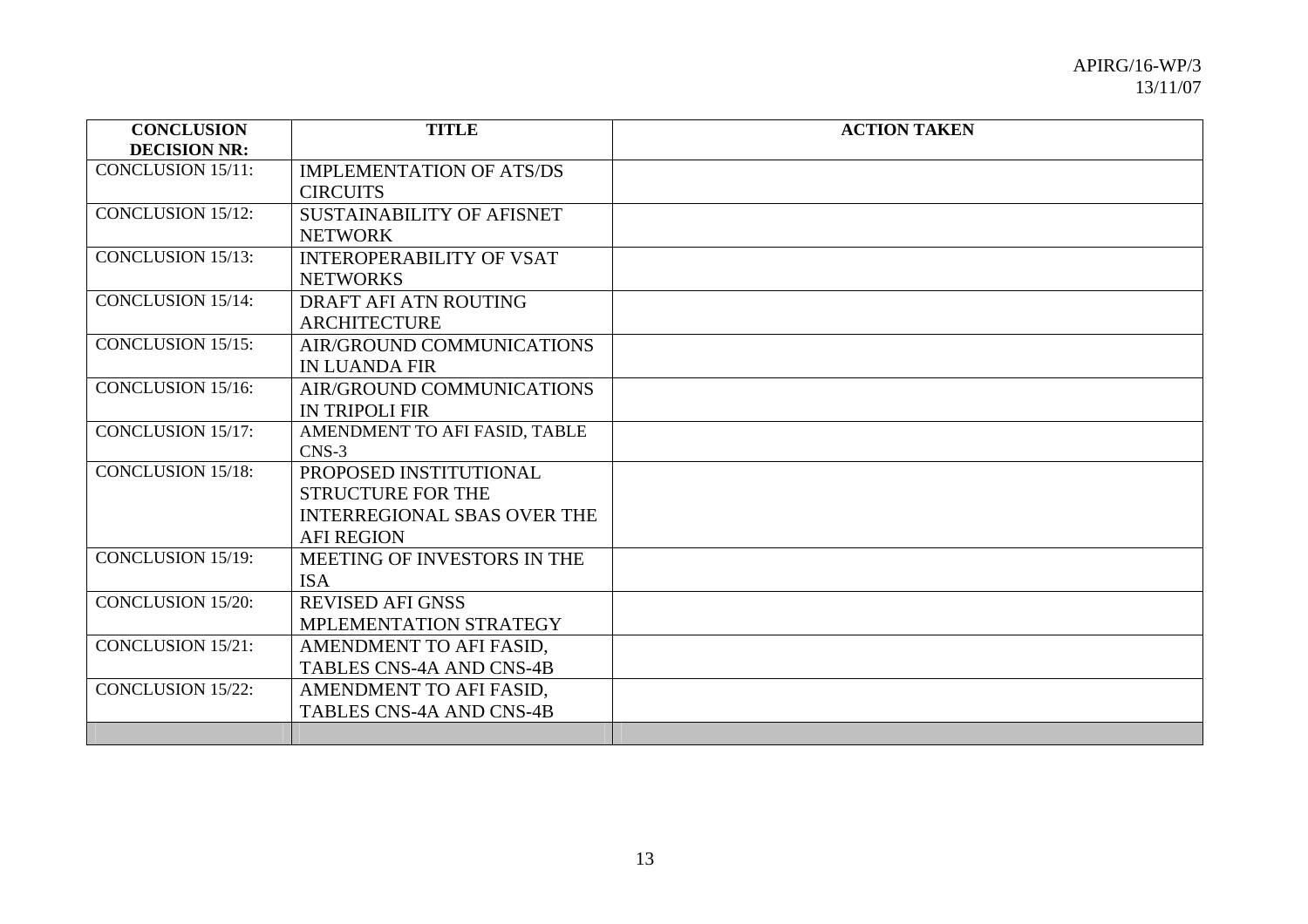| <b>CONCLUSION</b>        | <b>TITLE</b>                          | <b>ACTION TAKEN</b>                                                         |
|--------------------------|---------------------------------------|-----------------------------------------------------------------------------|
| <b>DECISION NR:</b>      |                                       |                                                                             |
| DECISION 15/23:          | <b>FUTURE AIR NAVIGATION</b>          | Action completed                                                            |
|                          | SYSTEMS (FANS) 1/A                    |                                                                             |
|                          | OPERATIONAL MANUAL FOR AFI            |                                                                             |
|                          | <b>REGION</b>                         |                                                                             |
| <b>CONCLUSION 15/24:</b> | <b>INITIAL ADS-B DATA LINK IN THE</b> |                                                                             |
|                          | <b>AFI REGION</b>                     |                                                                             |
| <b>CONCLUSION 15/25:</b> | COOPERATIVE APPROACH TO CNS           |                                                                             |
|                          | <b>MAINTENANCE</b>                    |                                                                             |
| <b>CONCLUSION 15/26:</b> | <b>ICAO POSITION AND</b>              |                                                                             |
|                          | PREPARATIONS FOR THE                  |                                                                             |
|                          | ITU-WRC-2007                          |                                                                             |
| <b>CONCLUSION 15/27:</b> | AIR TRAFFIC MANAGEMENT AND            | SIP completed. Doc. For funding required to be developed                    |
|                          | <b>AIR ROUTE STRUCTURE</b>            |                                                                             |
|                          | <b>IMPROVEMENTS</b>                   |                                                                             |
| <b>CONCLUSION 15/28:</b> | FUEL EFFICIENCY MEASURES              | On-Going                                                                    |
| <b>CONCLUSION 15/29:</b> | REPORTING AND ANALYSIS OF             | On-Going. Reviewed annually by the AFI ATS Incident Analysis Working Group. |
|                          | <b>ATS INCIDENTS</b>                  |                                                                             |
|                          |                                       |                                                                             |
| <b>CONCLUSION 15/30:</b> | ATS OPERATIONAL AUDITING              | On-Going                                                                    |
|                          | <b>AND PROFICIENCY</b>                |                                                                             |
|                          | <b>MAINTENANCE</b>                    |                                                                             |
| <b>CONCLUSION 15/31:</b> | APPLICATION OF FLEXIBLE USE           | On-Going                                                                    |
|                          | OF AIRSPACE (FUA)                     |                                                                             |
| <b>CONCLUSION 15/32:</b> | ATS SAFETY MANAGEMENT                 | On-Going                                                                    |
| <b>CONCLUSION 15/33:</b> | DISSEMINATION OF AIS DATA             | On-Going                                                                    |
| <b>CONCLUSION 15/34:</b> | <b>AERODROME AIS UNIT</b>             | On-Going                                                                    |
|                          | <b>IMPLEMENTATION</b>                 |                                                                             |
| <b>CONCLUSION 15/35:</b> | STATUS OF IMPLEMENTATION OF           | On-Going                                                                    |
|                          | THE ICAO REQUIREMENTS IN THE          |                                                                             |
|                          | AIS/MAP FIELD IN THE AFI              |                                                                             |
|                          | <b>REGION</b>                         |                                                                             |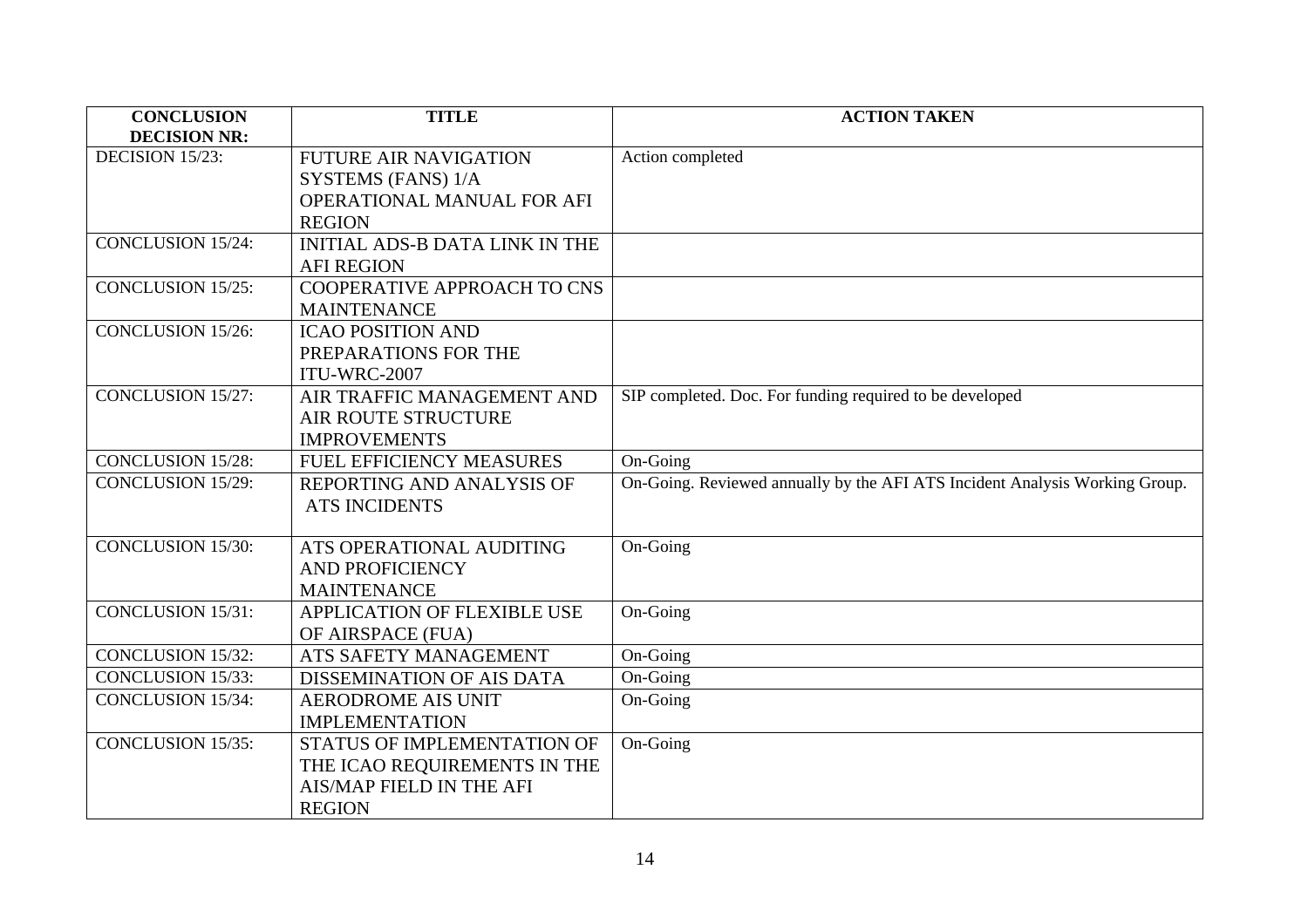| <b>CONCLUSION</b>        | <b>TITLE</b>                        | <b>ACTION TAKEN</b>                   |
|--------------------------|-------------------------------------|---------------------------------------|
| <b>DECISION NR:</b>      |                                     |                                       |
| <b>CONCLUSION 15/36:</b> | STATUS OF IMPLEMENTATION OF         | On-Going                              |
|                          | THE INTEGRATED                      |                                       |
|                          | AERONAUTICAL INFORMATION            |                                       |
|                          | <b>PACKAGE</b>                      |                                       |
| <b>CONCLUSION 15/37:</b> | ORGANIZATION OF AN                  | On-Going                              |
|                          | <b>AUTOMATED AIS SYSTEM</b>         |                                       |
| <b>CONCLUSION 15/38:</b> | PARTICIPATION OF AIS                | On-Going                              |
|                          | PERSONNEL IN THE PLANNING           |                                       |
|                          | <b>RELATED TO CNS/ATM</b>           |                                       |
|                          | <b>IMPLEMENTATION</b>               |                                       |
| <b>CONCLUSION 15/39:</b> | <b>IMPLEMENTATION STRATEGY</b>      | On-Going                              |
|                          | FOR AIS AUTOMATION IN THE AFI       |                                       |
|                          | <b>REGION</b>                       |                                       |
| <b>CONCLUSION 15/40:</b> | HARMONIZATION OF AIS, MET           | <b>Action Completed</b>               |
|                          | AND FILED FLIGHT PLAN (FPL)         |                                       |
|                          | <b>INFORMATION</b>                  |                                       |
| <b>CONCLUSION 15/41:</b> | <b>QUALITY MANAGEMENT SYSTEM</b>    | On-Going                              |
| <b>CONCLUSION 15/42:</b> | <b>CONVERSION OF EN-ROUTE</b>       | On-Going                              |
|                          | <b>GEOGRAPHICAL COORDINATES</b>     |                                       |
|                          | TO WORLD GEODETIC SYSTEM-           |                                       |
|                          | 1984 (WGS-84) AND UPDATING OF       |                                       |
|                          | <b>AERONAUTICAL CHARTS</b>          |                                       |
| <b>CONCLUSION 15/43:</b> | <b>CENTRALIZED AFI AIS DATABASE</b> | On-Going- being pursued by AIS/MAP TF |
| <b>CONCLUSION 15/44:</b> | <b>FAMILIARIZATION VISITS</b>       | Action completed                      |
| <b>CONCLUSION 15/45:</b> | <b>IMPLEMENTATION OF ATC</b>        | On-Going                              |
|                          | <b>SERVICE</b>                      |                                       |
| <b>CONCLUSION 15/46:</b> | AMENDMENT TO AFI ANP TABLE          | Action completed                      |
|                          | $ATS-1$                             |                                       |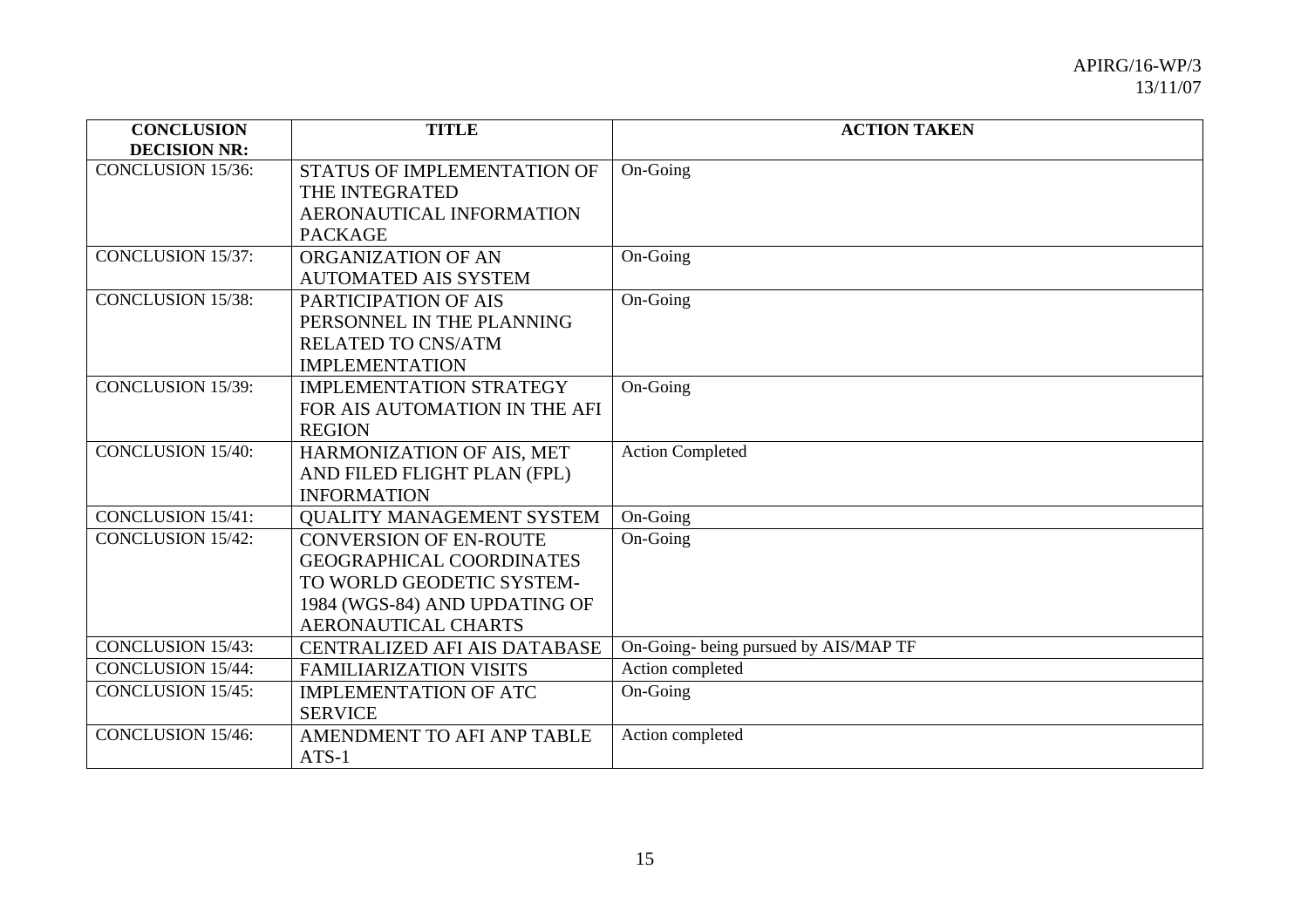| <b>CONCLUSION</b>        | <b>TITLE</b>                      | <b>ACTION TAKEN</b> |
|--------------------------|-----------------------------------|---------------------|
| <b>DECISION NR:</b>      |                                   |                     |
| <b>CONCLUSION 15/47:</b> | <b>IMPLEMENTATION OF ATS</b>      | On-Going            |
|                          | ROUTES, INCLUDING RNAV            |                     |
|                          | <b>ROUTES</b>                     |                     |
| <b>CONCLUSION 15/48:</b> | <b>SAR COOPERATION AGREEMENTS</b> | On-Going            |
|                          | <b>AMONGST STATES</b>             |                     |
| <b>CONCLUSION 15/49:</b> | <b>IMPLEMENTATION OF SAR</b>      | On-Going            |
|                          | <b>LEGISLATION</b>                |                     |
| <b>CONCLUSION 15/50:</b> | AFCAC PROJECT IN THE SAR          | On-Going            |
|                          | <b>FIELD</b>                      |                     |
| <b>CONCLUSION 15/51:</b> | SAFETY ASSESSMENT DATA,           | On-Going            |
|                          | <b>REMEDIAL ACTIONS AND</b>       |                     |
|                          | TARGET DATE FOR AFI RVSM          |                     |
|                          | <b>IMPLEMENTATION</b>             |                     |
| <b>CONCLUSION 15/52:</b> | CIVIL/MILITARY COORDINATION       | On-Going            |
| DECISION 15/53:          | NOMINATION OF A NATIONAL          | Action completed    |
|                          | <b>RVSM PROGRAMME MANAGER</b>     |                     |
| <b>CONCLUSION 15/54</b>  | REPORTING OF DATA FOR             | On-Going            |
|                          | MONITORING AND/OR CARRYING        |                     |
|                          | <b>OUT SAFETY ASSESSMENT</b>      |                     |
| <b>CONCLUSION 15/55:</b> | <b>IMPLEMENTATION OF RVSM IN</b>  | On-Going            |
|                          | THE AFI REGION                    |                     |
| <b>CONCLUSION 15/56:</b> | <b>IMPLEMENTATION OF ATS/DS</b>   | On-Going            |
|                          | <b>CIRCUITS</b>                   |                     |
| <b>CONCLUSION 15/57:</b> | <b>TRAINING OF ALL PERSONNEL</b>  | On-Going            |
|                          | <b>INVOLVED WITH THE</b>          |                     |
|                          | <b>IMPLEMENTATION OF RVSM IN</b>  |                     |
|                          | THE AFI REGION                    |                     |
| <b>CONCLUSION 15/58:</b> | <b>GUIDANCE MATERIAL FOR</b>      | Action completed    |
|                          | <b>AIRWORTHINESS AND</b>          |                     |
|                          | OPERATIONAL APPROVAL              |                     |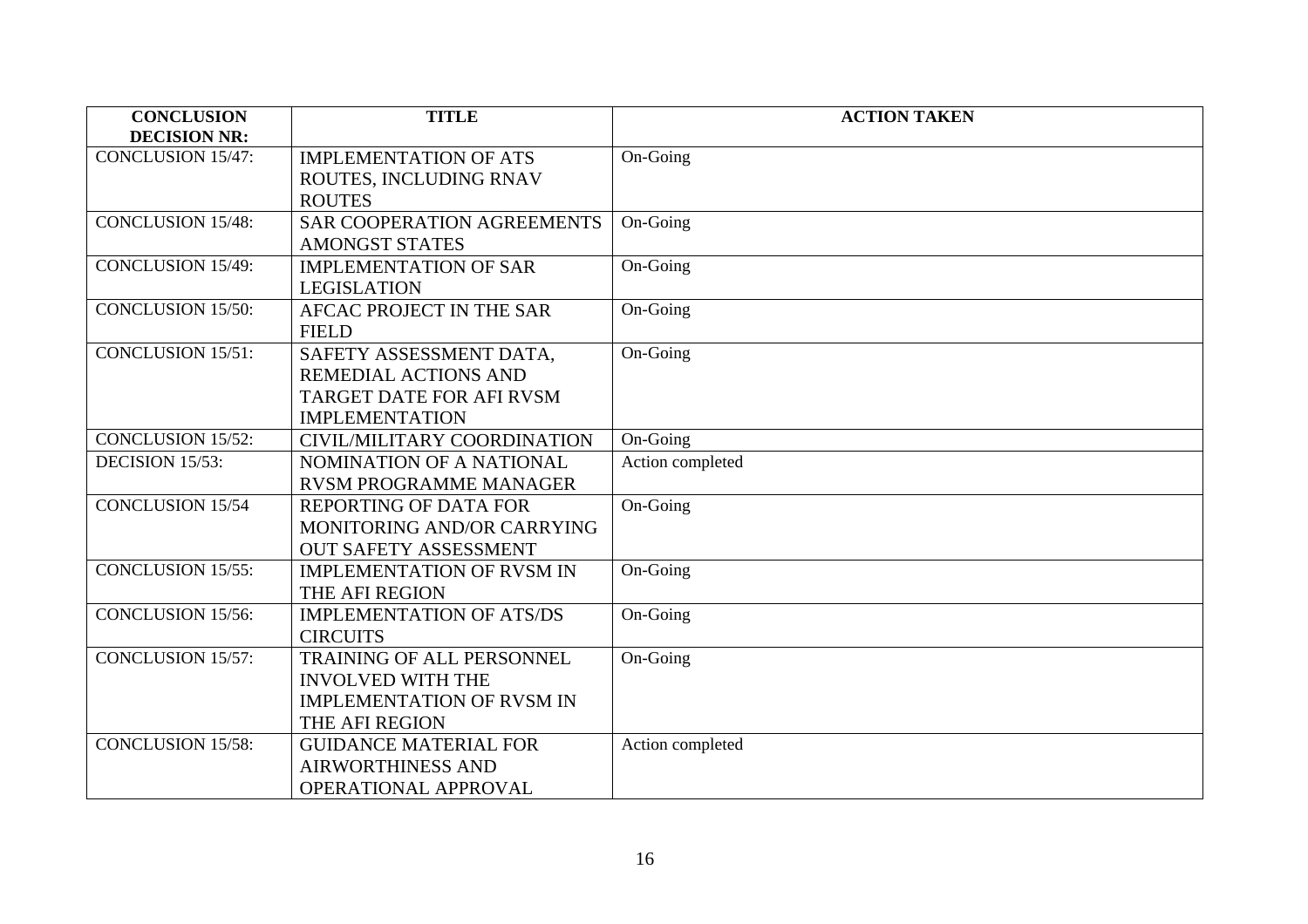| <b>CONCLUSION</b>        | TITLE                             | <b>ACTION TAKEN</b> |
|--------------------------|-----------------------------------|---------------------|
| <b>DECISION NR:</b>      |                                   |                     |
| <b>CONCLUSION 15/59:</b> | <b>RVSM ENFORCEMENT IN</b>        | On-Going            |
|                          | NATIONAL LEGISLATION              |                     |
| <b>CONCLUSION 15/60:</b> | <b>RVSM ENFORCEMENT IN</b>        | On-Going            |
|                          | NATIONAL LEGISLATION THAT         |                     |
|                          | GOVERNMENTS, REGULATORY           |                     |
|                          | <b>BODIES, OPERATORS, SERVICE</b> |                     |
|                          | PROVIDERS AND OTHER               |                     |
|                          | STAKEHOLDERS BE GRANTED           |                     |
|                          | <b>BUDGETARY ALLOCATIONS FOR</b>  |                     |
|                          | <b>ACQUISITIONS AND OTHER</b>     |                     |
|                          | <b>ACTIVITIES NECESSARY FOR</b>   |                     |
|                          | <b>ENSURING THAT ALL THE</b>      |                     |
|                          | REQUIREMENTS ARE MET IN A         |                     |
|                          | TIMELY MANNER IN ORDER TO         |                     |
|                          | SAFELY IMPLEMENT RVSM IN          |                     |
|                          | THE AFI REGION.                   |                     |
| CONCLUSION14/61:         | <b>MONITORING OF HEIGHT</b>       | On-Going            |
|                          | <b>DEVIATIONS</b>                 |                     |
| <b>CONCLUSION 15/62:</b> | AFI RVSM SAFETY POLICY            | Action completed    |
| <b>CONCLUSION 15/63:</b> | <b>RVSM NSP</b>                   | On-Going            |
| <b>CONCLUSION 15/64:</b> | <b>STATE RVSM READINESS</b>       | On-Going            |
|                          | <b>ASSESSMENT</b>                 |                     |
| DECISION 15/65           | PRE-IMPLEMENTATION SAFETY         | On-Going            |
|                          | CASE (PISC)                       |                     |
| DECISION 15/66:          | <b>CONTINUATION OF AFI RVSM</b>   | Action completed    |
|                          | PROGRAMME OFFICE (ARPO)           |                     |
| <b>CONCLUSION 15/67:</b> | ADOPTION OF THE FUNCTIONAL        | Action completed    |
|                          | HAZARD ASSESSMENT (FHA)           |                     |
|                          | <b>FINAL REPORT</b>               |                     |
| DECISION 15/68:          | AFI RVSM CORE AIRSPACE            | Action completed    |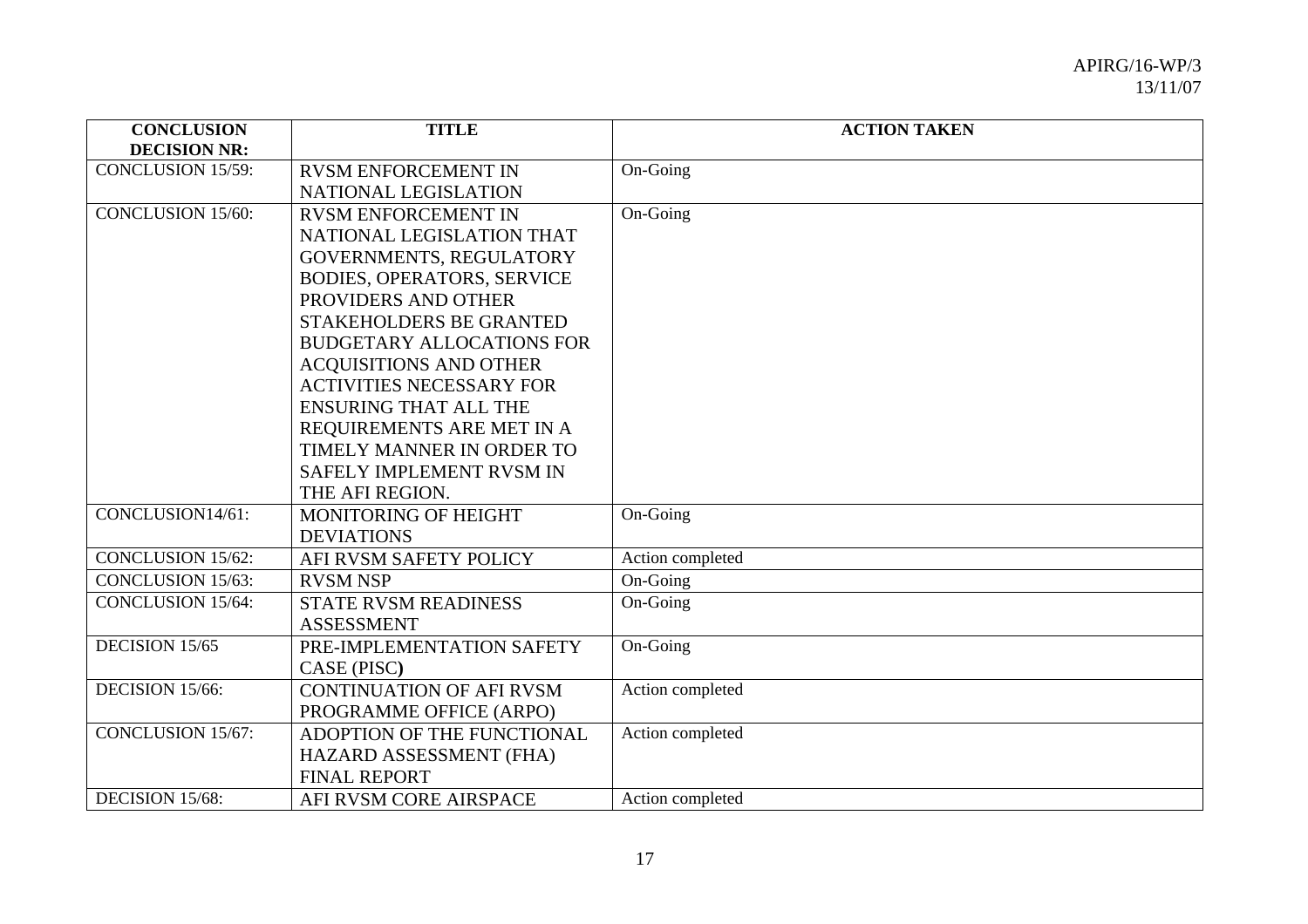| <b>CONCLUSION</b>        | <b>TITLE</b>                        | <b>ACTION TAKEN</b> |
|--------------------------|-------------------------------------|---------------------|
| <b>DECISION NR:</b>      |                                     |                     |
| DECISION 15/69:          | AFI RVSM SWITCH-OVER PERIOD         | Action completed    |
| DECISION 15/70:          | <b>SHARING RVSM READINESS</b>       | On-Going            |
|                          | PROGRAMMES AND EXPERIENCE           |                     |
| <b>CONCLUSION 15/71:</b> | <b>REGIONAL AIRWORTHINESS</b>       | Action completed    |
|                          | <b>CERTIFICATION AND</b>            |                     |
|                          | <b>CERTIFICATION AGENCY FOR</b>     |                     |
|                          | <b>RVSM OPERATION</b>               |                     |
| DECISION 15/72:          | <b>STUDIES ON RVSM</b>              | On-going            |
|                          | <b>CERTIFICATION AGENCIES</b>       |                     |
| <b>CONCLUSION 15/73:</b> | AFI RVSM IMPLEMENTATION -           | On-Going            |
|                          | <b>COST RECOVERY</b>                |                     |
| <b>CONCLUSION 15/74:</b> | <b>CAMPAIGN TO ENHANCE RVSM</b>     | On-Going            |
|                          | <b>IMPLEMENTATION</b>               |                     |
| <b>CONCLUSION 15/75:</b> | AFI RVSM STRATEGY/ACTION            | On-Going            |
|                          | <b>PLAN</b>                         |                     |
| DECISION 15/76:          | AIRCRAFT/OPERATORS                  | On-Going            |
|                          | <b>READINESS SURVEY</b>             |                     |
| DECISION 15/77:          | AMENDMENT TO ICAO DOC 7030/4        | Action completed    |
| DECISION 15/78:          | <b>RVSM OPTIMAL SWITCH-OVER</b>     | On-Going            |
|                          | <b>TIME</b>                         |                     |
| DECISION 15/79:          | <b>EXCHANGE OF RVSM DATA</b>        | On-Going            |
|                          | BETWEEN ASECNA AND ARMA             |                     |
| DECISION 15/80:          | FHA SAFETY REQUIREMENTS             | Action completed    |
|                          | NEEDING APPROPRIATE ACTIONS         |                     |
|                          | BY THE RVSM PROGRAMME               |                     |
| <b>CONCLUSION 15/81:</b> | <b>TRAINING FOR THE USE OF GRIB</b> |                     |
|                          | <b>AND BUFR CODES</b>               |                     |
| <b>CONCLUSION 15/82:</b> | PROCUREMENT OF THE                  |                     |
|                          | NECESSARY SADIS 2G                  |                     |
|                          | <b>HARDWARE</b>                     |                     |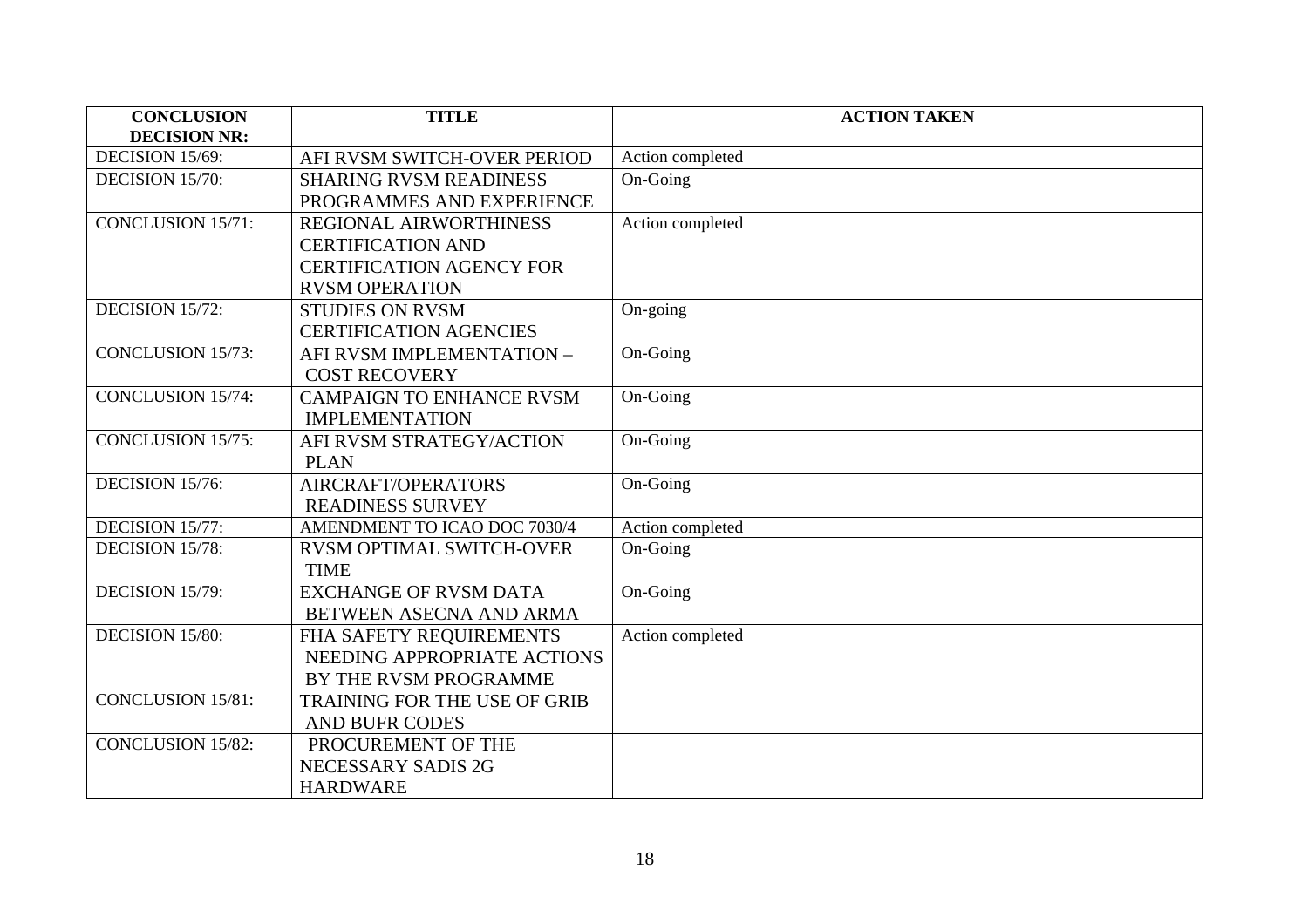| <b>CONCLUSION</b>        | <b>TITLE</b>                     | <b>ACTION TAKEN</b> |
|--------------------------|----------------------------------|---------------------|
| <b>DECISION NR:</b>      |                                  |                     |
| <b>CONCOUSION 15/83</b>  | PARTICIPATION OF AFI STATES IN   |                     |
|                          | THE SURVEY IN MAY 2006 ON        |                     |
|                          | UTILIZATION OF BUFR-CODED        |                     |
|                          | (SIGWX) FORECASTS                |                     |
| <b>CONCLUSION 15/84:</b> | SADIS INTERNET FTP SERVICE       |                     |
| <b>CONCLUSION 15/85:</b> | PNG FORMATTED (SIGWX)            |                     |
|                          | <b>CHARTS TO BE ADDED TO THE</b> |                     |
|                          | <b>SADIS SATELLITE SERVICES</b>  |                     |
| <b>CONCLUSION 15/86:</b> | SADIS STRATEGIC ASSESSMENT       |                     |
|                          | <b>TABLES</b>                    |                     |
| <b>CONCLUSION 15/87:</b> | OPMET EXCHANGES WITH THE         |                     |
|                          | <b>EUROPEAN REGION</b>           |                     |
| <b>CONCLUSION 15/88:</b> | AFI FASID TABLE MET 2A           |                     |
| <b>CONCLUSION 15/89:</b> | <b>IMPLEMENTATION OF THE AFI</b> |                     |
|                          | <b>OPMET DATA BANKS</b>          |                     |
| <b>CONCLUSION 15/90:</b> | TEST ON THE RECEPTION OF         |                     |
|                          | VOLCANIC ASH ADVISORIES IN       |                     |
|                          | THE AFI REGION                   |                     |
| <b>CONCLUSION 15/91</b>  | PREPARATION OF THE VOLCANIC      |                     |
|                          | ASH HEADER LIST FOR THE AFI      |                     |
|                          | <b>REGION</b>                    |                     |
| <b>CONCLUSION 15/92</b>  | METEOROLOGICAL REGIONAL          |                     |
|                          | <b>PROCEDURES</b>                |                     |
| DECISION 15/93           | DISSOLUTION OF THE TASK FORCE    | Action completed    |
|                          | ON METEOROLOGY COMPONENT         |                     |
|                          | OF THE AFI CNS/ATM PLAN          |                     |
| DECISION 15/94           | TRAINING AND QUALIFICATIONS      |                     |
|                          | OF AERONAUTICAL                  |                     |
|                          | <b>METEOROLOGY PERSONNEL</b>     |                     |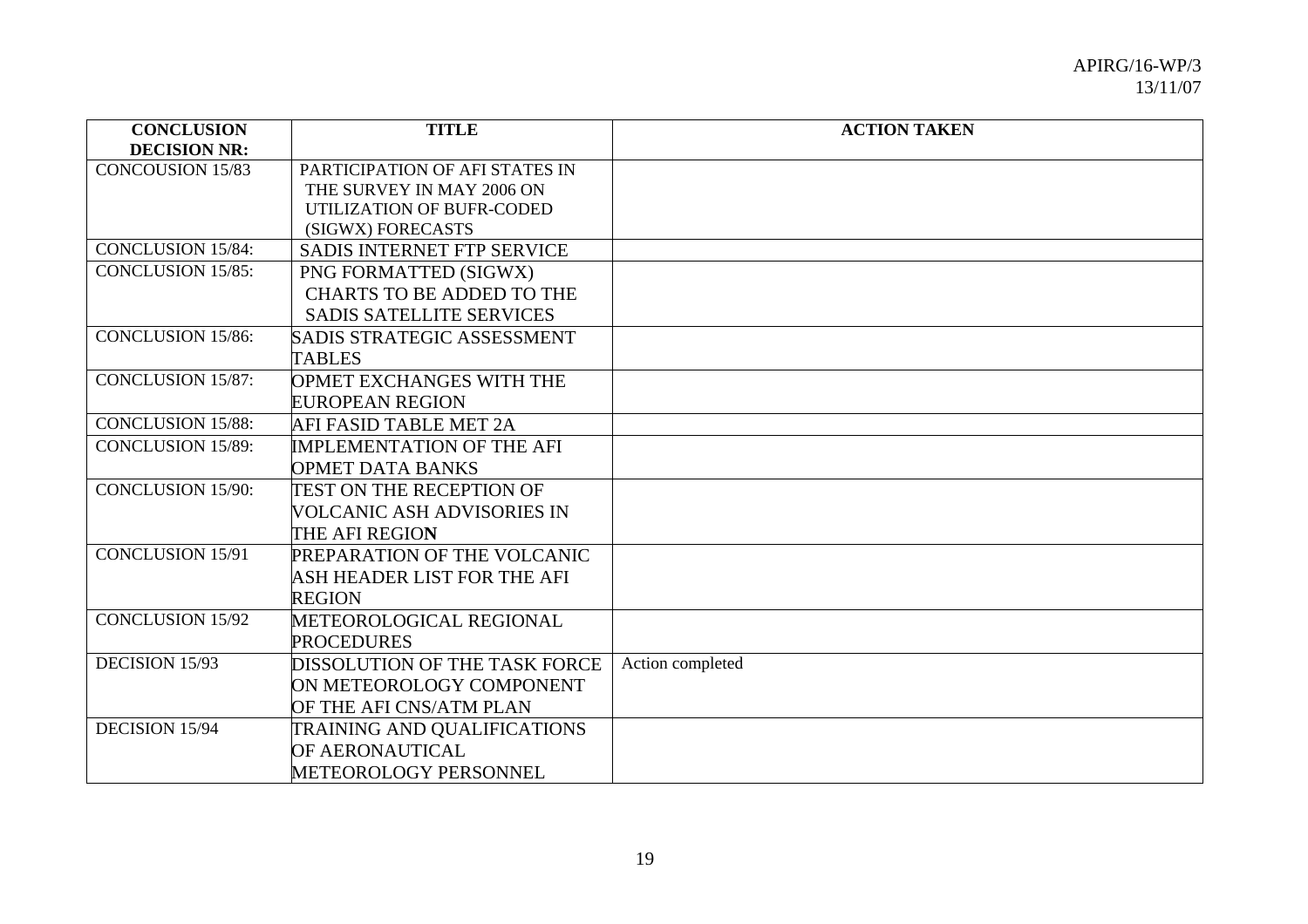| <b>CONCLUSION</b>        | <b>TITLE</b>                       | <b>ACTION TAKEN</b> |
|--------------------------|------------------------------------|---------------------|
| <b>DECISION NR:</b>      |                                    |                     |
| <b>CONCLUSION 15/95</b>  | <b>SHARING OF CRITICAL SAFETY</b>  |                     |
|                          | <b>INFORMATION AND SUPPORT BY</b>  |                     |
|                          | <b>STATES FOR REGIONAL SAFETY</b>  |                     |
|                          | <b>ORGANIZATIONS</b>               |                     |
| <b>CONCLUSION 15/96</b>  | ICAO UNIVERSAL SAFETY              |                     |
|                          | OVERSIGHT AUDIT PROGRAMME          |                     |
|                          | (USOAP) UNDER THE                  |                     |
|                          | <b>COMPREHENSIVE SYSTEMS</b>       |                     |
|                          | <b>APPROACH</b>                    |                     |
| <b>CONCLUSION 15/97</b>  | <b>SEARCH AND RESCUE (SAR)</b>     | On-Going            |
| <b>DECISION 15/98</b>    | <b>SAR FUNDING</b>                 | On-Going            |
| <b>CONCLUSION 15/99</b>  | <b>ELIMINATION OF DEFICIENCIES</b> |                     |
|                          | <b>AFFECTING THE CNS FIELD</b>     |                     |
| <b>CONCLUSION 15/100</b> | <b>DISSEMINATION OF AFI SAFETY</b> |                     |
|                          | <b>ENHANCEMENT TEAM (ASET)</b>     |                     |
|                          | <b>RECOMMENDATIONS</b>             |                     |
| <b>CONCLUSION 15/101</b> | EIGHTH AFRICA-INDIAN OCEAN         |                     |
|                          | REGIONAL AIR NAVIGATION (AFI/8     |                     |
|                          | <b>RAN) MEETING</b>                |                     |
| <b>CONCLUSION 15/102</b> | <b>MEMBERSHIP OF APIRG</b>         |                     |
| DECISION 15/103          | <b>MEMBERSHIP TO APIRG</b>         |                     |
|                          | <b>CONTRIBUTORY BODIES</b>         |                     |

 $-$  END  $-$